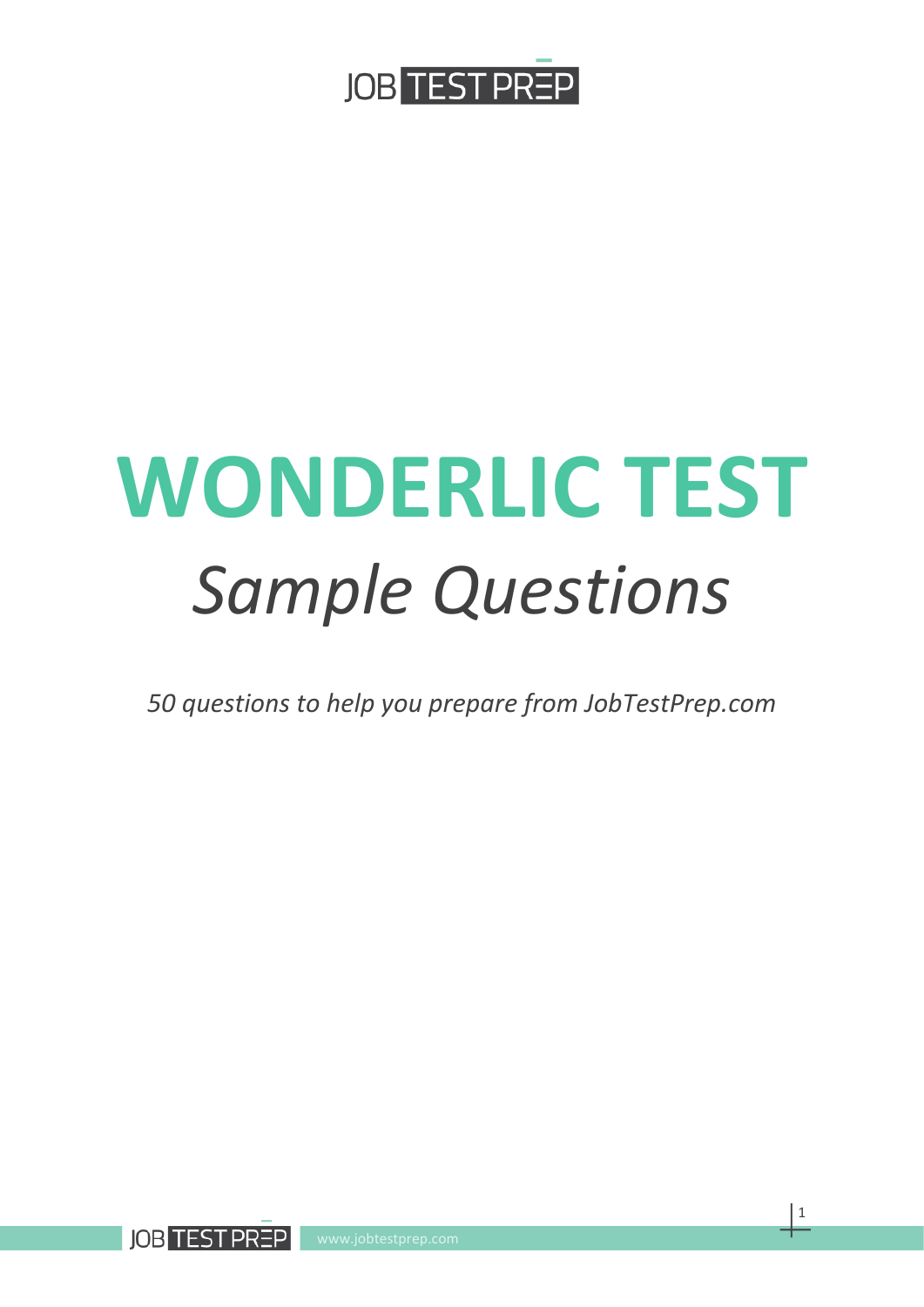

### **Wonderlic Free Sample Questions (50)**

- 1. The eleventh month of the year is:
	- A. January
	- B. November
	- C. October
	- D. May
- 2. A shop owner bought some shovels for \$5,500. The shovels were sold for \$7,300, with a profit of \$50 per a shovel. How many shovels were involved?
	- A. 18
	- B. 36
	- C. 55
	- D. 73
	- E. 90
	- F. None of these
- 3. How many states are there in the U.S.A?
	- A. 20
	- B. 30
	- C. 40
	- D. 50
	- E. 60
- 4. There are three times elephants compared to giraffes in the safari. If there is a total of 88 elephants and giraffes, how many elephants are there in the safari?
	- A. 22
	- B. 31
	- C. 43
	- D. 59
	- E. 66
	- F. None of these

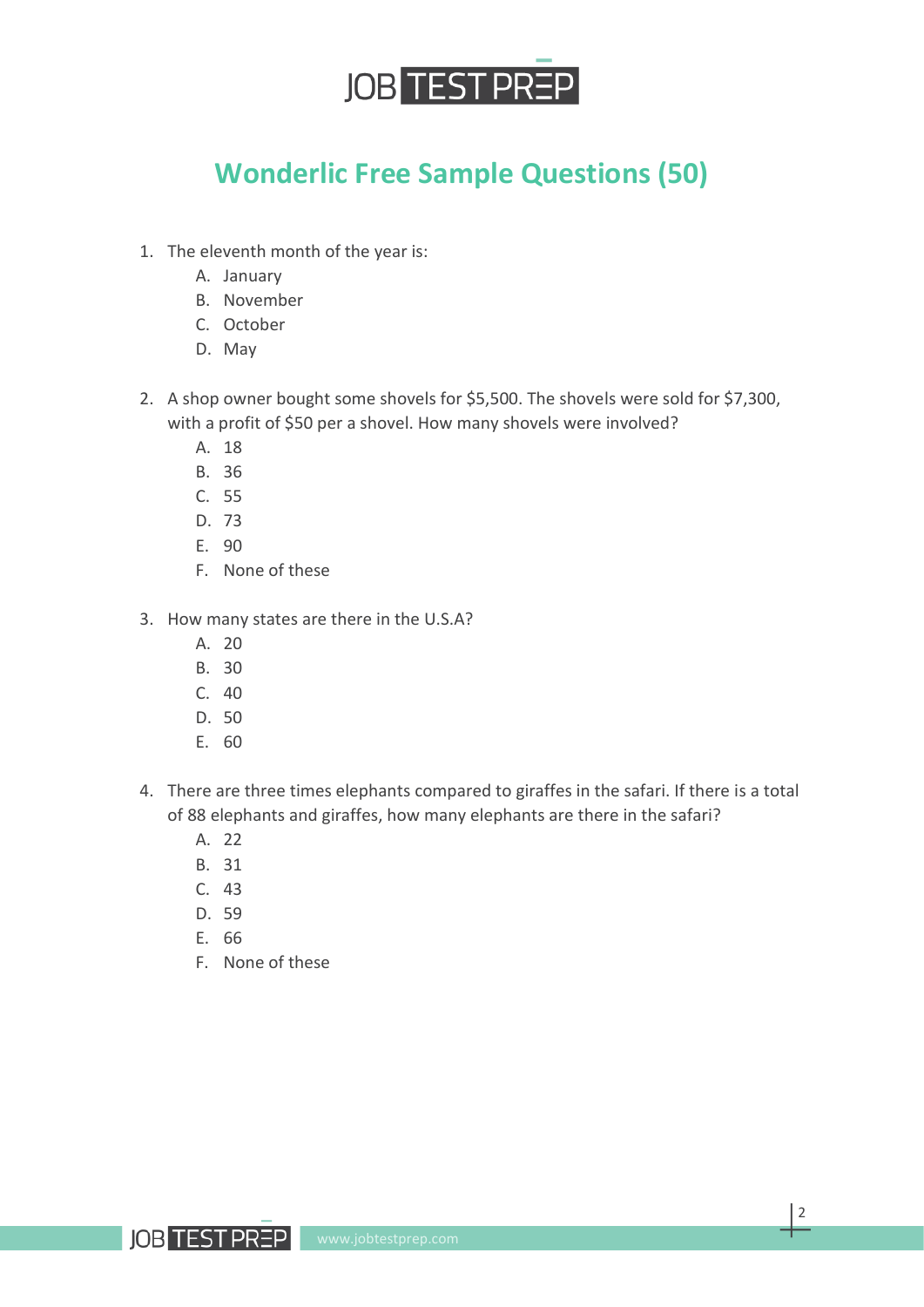

- 5. What is the next number in the series?
	- 5, 15, 10, 13, 15, 11, \_\_\_
		- A. 9
		- B. 13
		- C. 10
		- D. 20
		- E. 15
		- F. None of these
- 6. A car travels at a speed of 85 miles per hour. How far will it travel in 15 minutes?
	- A. 9 miles
	- B. 11 miles
	- C. 13.25 miles
	- D. 21.25 miles
	- E. 22.75 miles
	- F. None of these
- 7. A car dealership sells used cars for \$7,000 and new cars for \$16,000. If a total of 17 cars were sold for \$191,000, how many of the cars sold were used?
	- A. 2
	- B. 3
	- C. 5
	- D. 8
	- E. 10
	- F. None of these
- 8. Joey got a 25% raise to his salary. If his original salary was \$1,200, how much was it after the raise was implemented?
	- A. \$1225
	- B. \$1500
	- C. \$1350
	- D. \$1450
	- E. \$1800
	- F. None of these
- 9. Arrange the following words so that they make a complete sentence. Is the rearranged sentence true or false?

Triangle A sides three has

- A. True
- B. False



3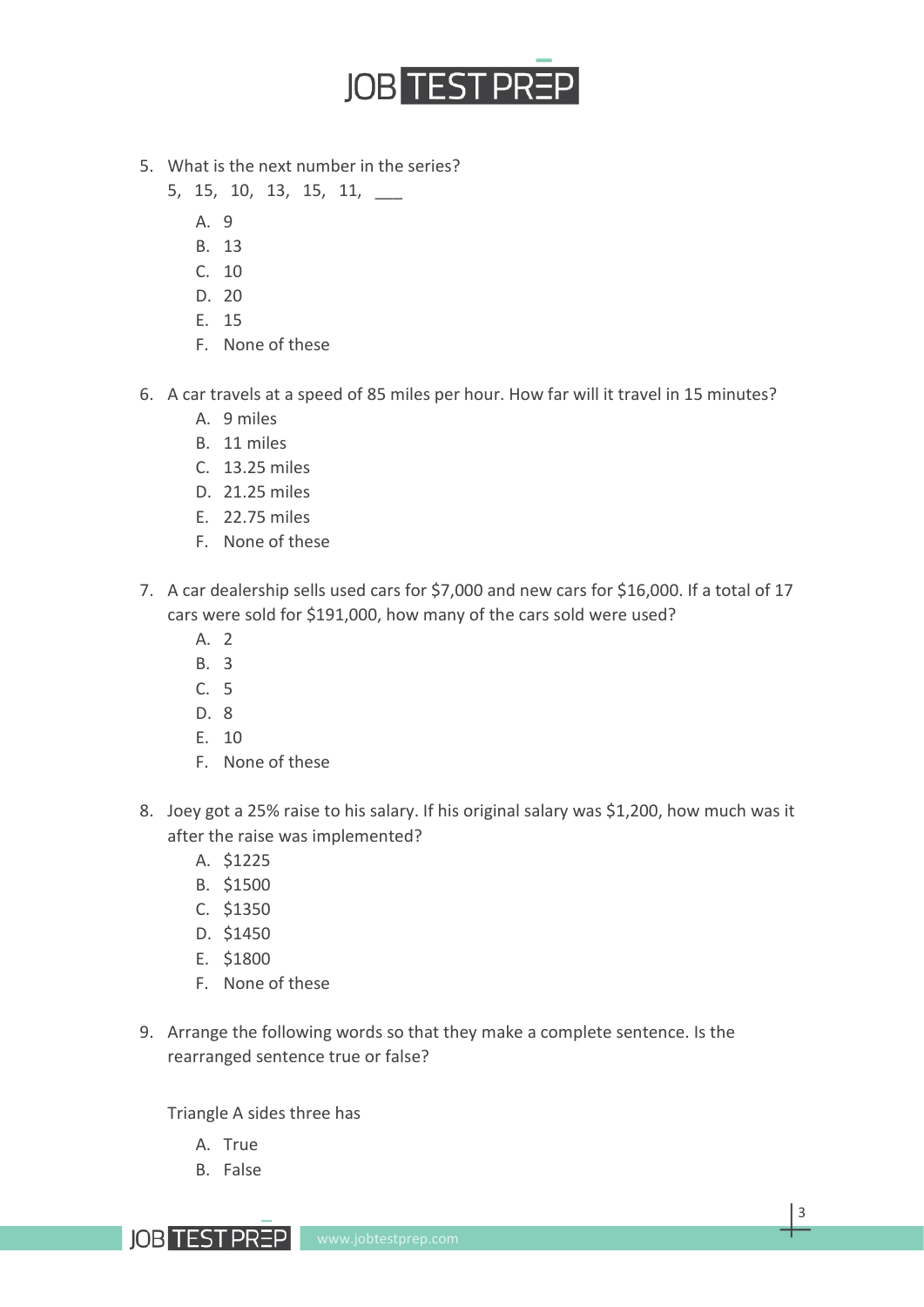

- 10. \_\_\_\_\_\_\_\_ is to JUICE as WHEAT is to BREAD
	- A. Water
	- B. Pitcher
	- C. Supermarket
	- D. Soda
	- E. Orange
- 11. Does FAQ mean "frequently asked questions"?
	- A. Yes
	- B. No
- 12. ATTRACTION is the opposite of:
	- A. Disgust
	- B. Inclination
	- C. Fascination
	- D. Inducement
	- E. Lust
- 13. In the following set of words, which word does not belong?
	- A. Dentist
	- B. Economist
	- C. Surgeon
	- D. Layman
	- E. Neuropsychologist

14. DEVIATE AGITATE - The meanings of these words are:

- A. Similar
- B. Contradictory
- C. Neither similar nor contradictory

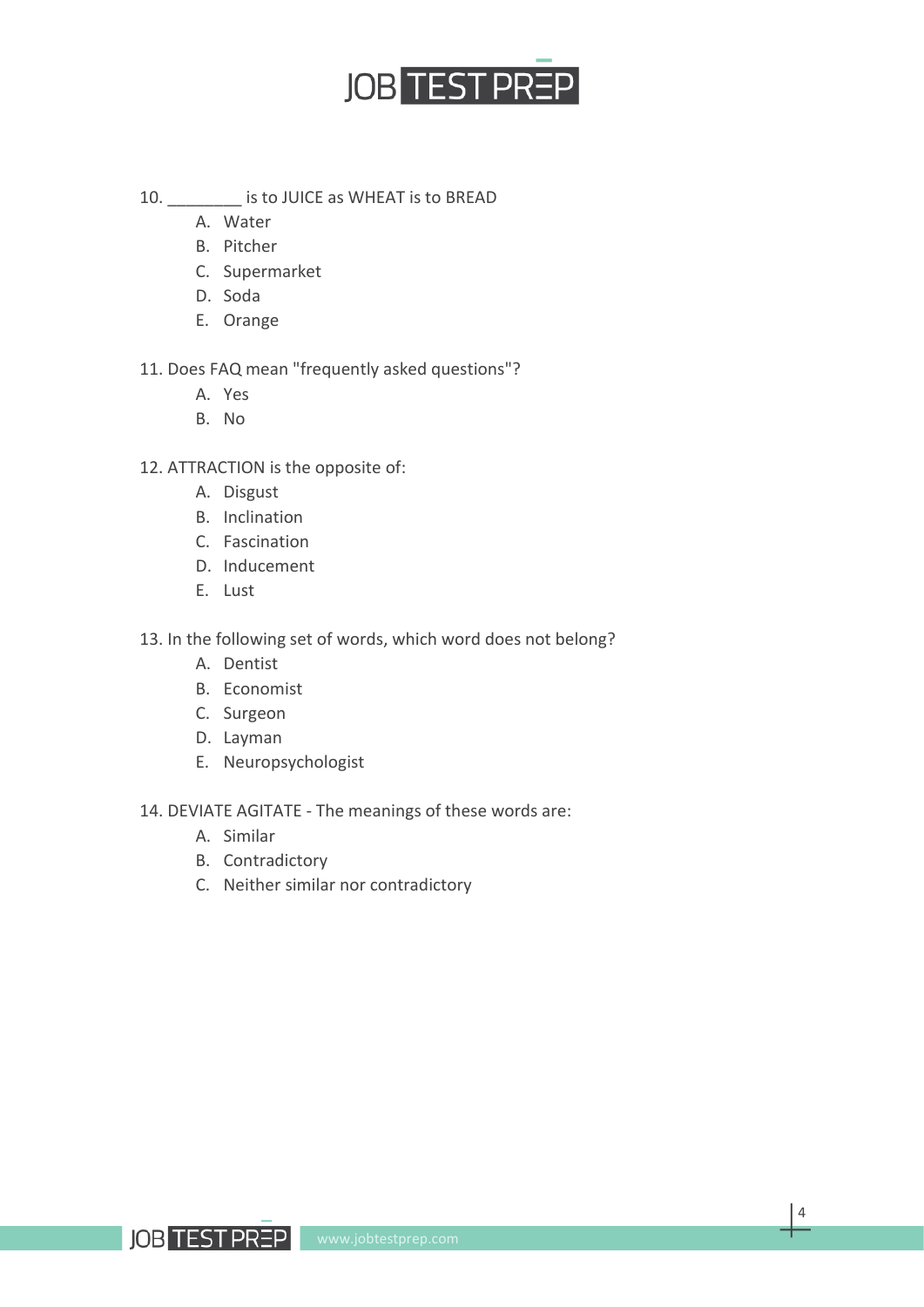

- 15. How many of the five pairs listed below are exact duplicates? 6845 - 6845
	- 45641 45641
	- 987878 987788
	- 124555 123555
	- 9898547 9898745
		- A. 1
		- B. 2
		- C. 3
		- D. 4
		- E. 5
- 16. If the first two statements are true, is the final statement true? Dave spoke with Sally.

Sally spoke with John.

Dave did not speak with John.

- A. Yes
- B. No
- C. Uncertain

17. In the following set of words, which word does not belong?

- A. Affirmation
- B. Designation
- C. Approval
- D. Authorization
- E. Permission

18. **Example 18** is to CLEANING as MEDICINE is to CURING

- A. Chore
- B. Dirt
- C. Soap
- D. Germs
- E. Shiny

19. Which one has the biggest diameter?

- A. The sun
- B. The moon
- C. Earth
- D. Venus
- E. A basketball

**IOB TEST PREP**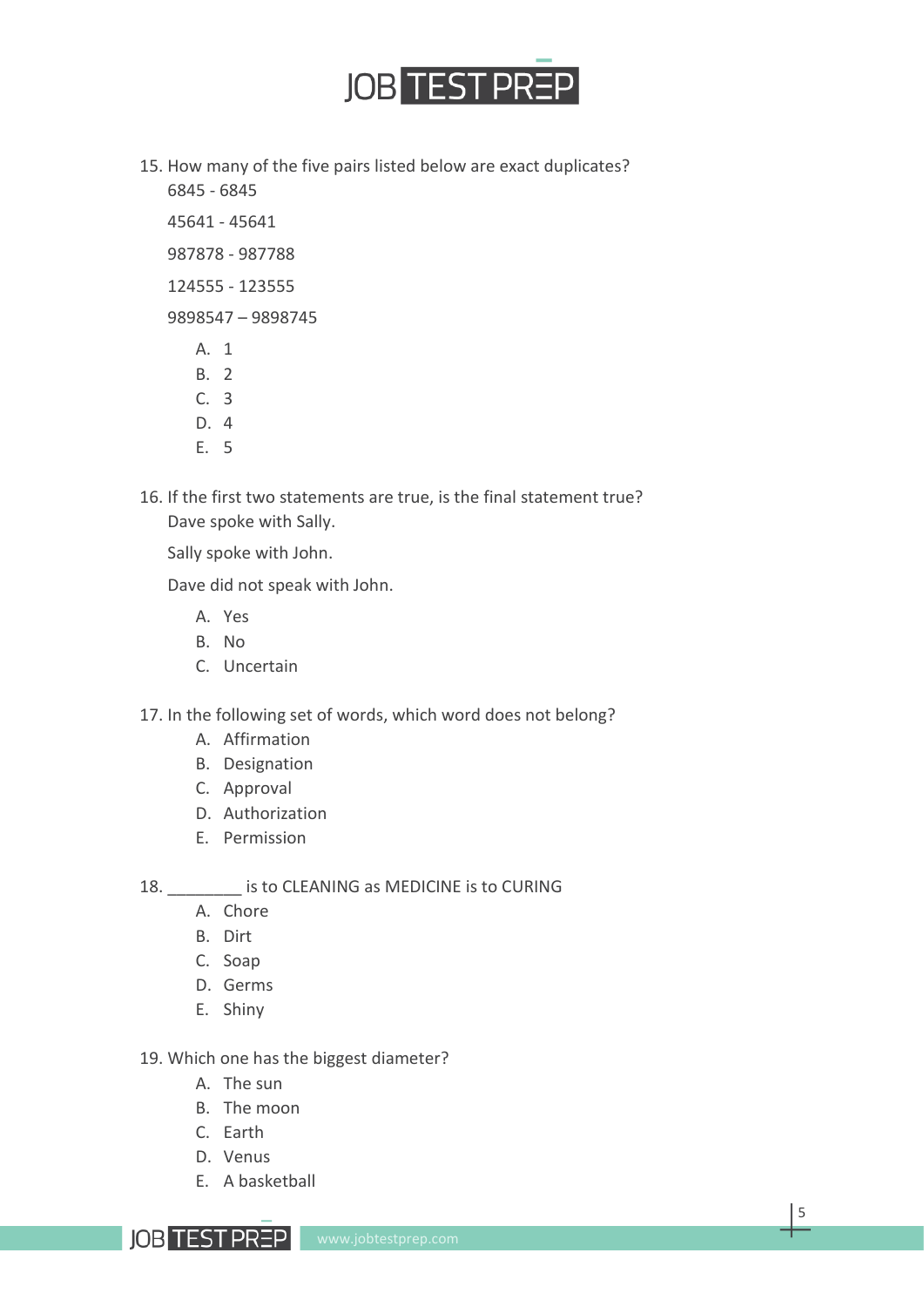

- 20. Sam and Edna have 56 marbles together. Edna has 6 times more marbles than Sam. How many marbles does Sam have?
	- A. 8
	- B. 12
	- C. 32
	- D. 46
	- E. 49
	- F. None of these
- 21. 17 out of 20 lung diseases are curable; what is the percentage of lung diseases that are curable?
	- A. 17%
	- B. 72%
	- C. 85%
	- D. 87%
	- E. 90%
	- F. None of these

22. AFFLUENT WEALTHY - The meanings of these words are:

- 1. Similar
- 2. Contradictory
- 3. Neither similar nor contradictory
- 23. If the first two statements are true, is the final statement true?

Fair haired dogs live longer than black haired ones.

Rocco is a fair haired dog.

Rocco will live longer than Bonzo.

- A. Yes
- B. No
- C. Uncertain
- 24. START is the opposite of...
	- A. Source
	- B. Inception
	- C. Conclusion
	- D. Initiation
	- E. Origin

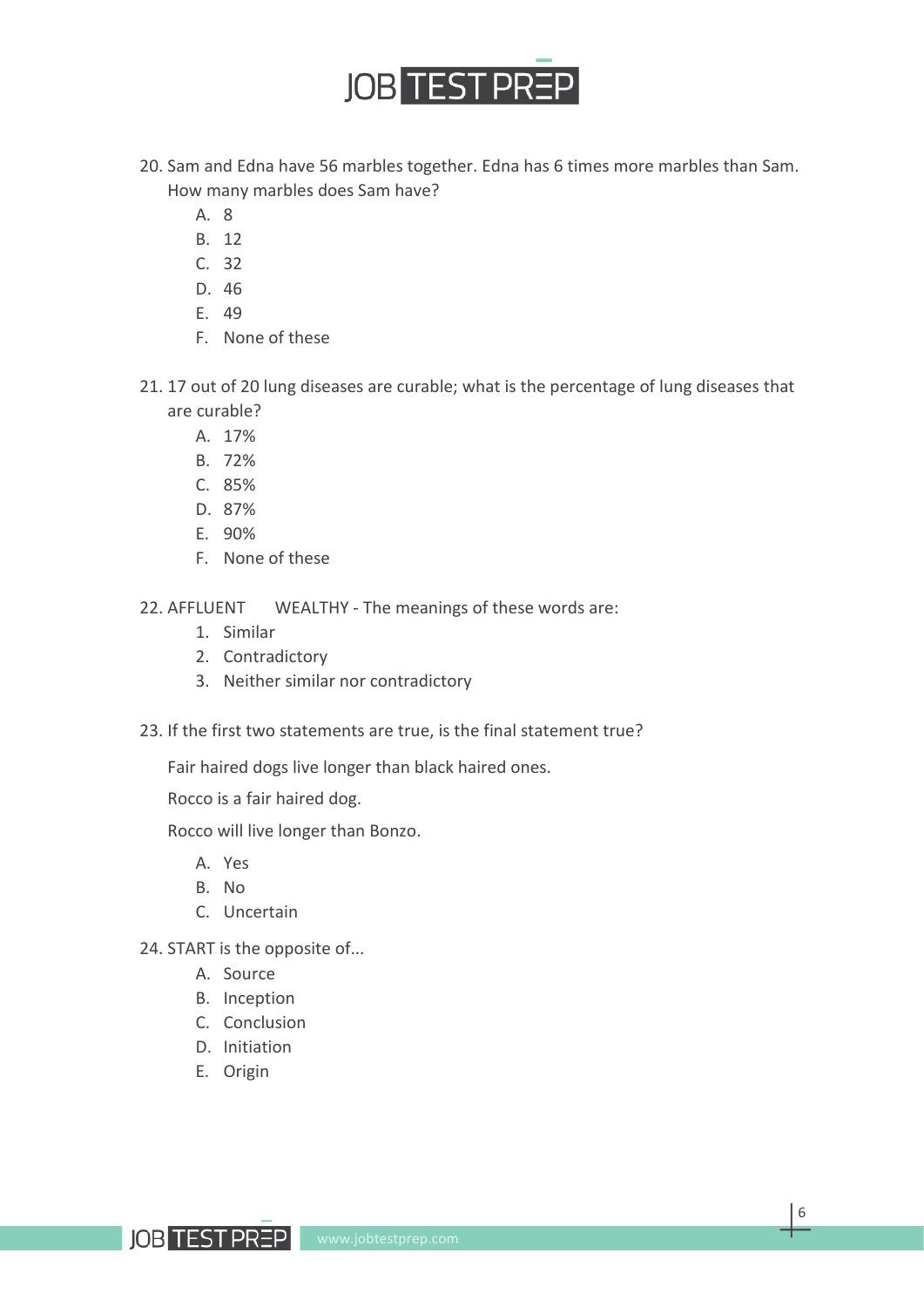

- 25. IMPERIOUS is the opposite of...
	- A. Arrogant
	- B. Moody
	- C. Subservient
	- D. Quiet
	- E. Stormy

26. How many of the six pairs listed below are exact duplicates?

- 3356 3356 87878 87978 909152 989152 7776145 7776145 865656 865656 71829 71829 A. 1 B. 2
	- C. 3
	- D. 4
	- E. 5

27. In the following set of words, which word is different from the others?

- A. Solemn
- B. Archaic
- C. Grave
- D. Mirthless
- E. Serious

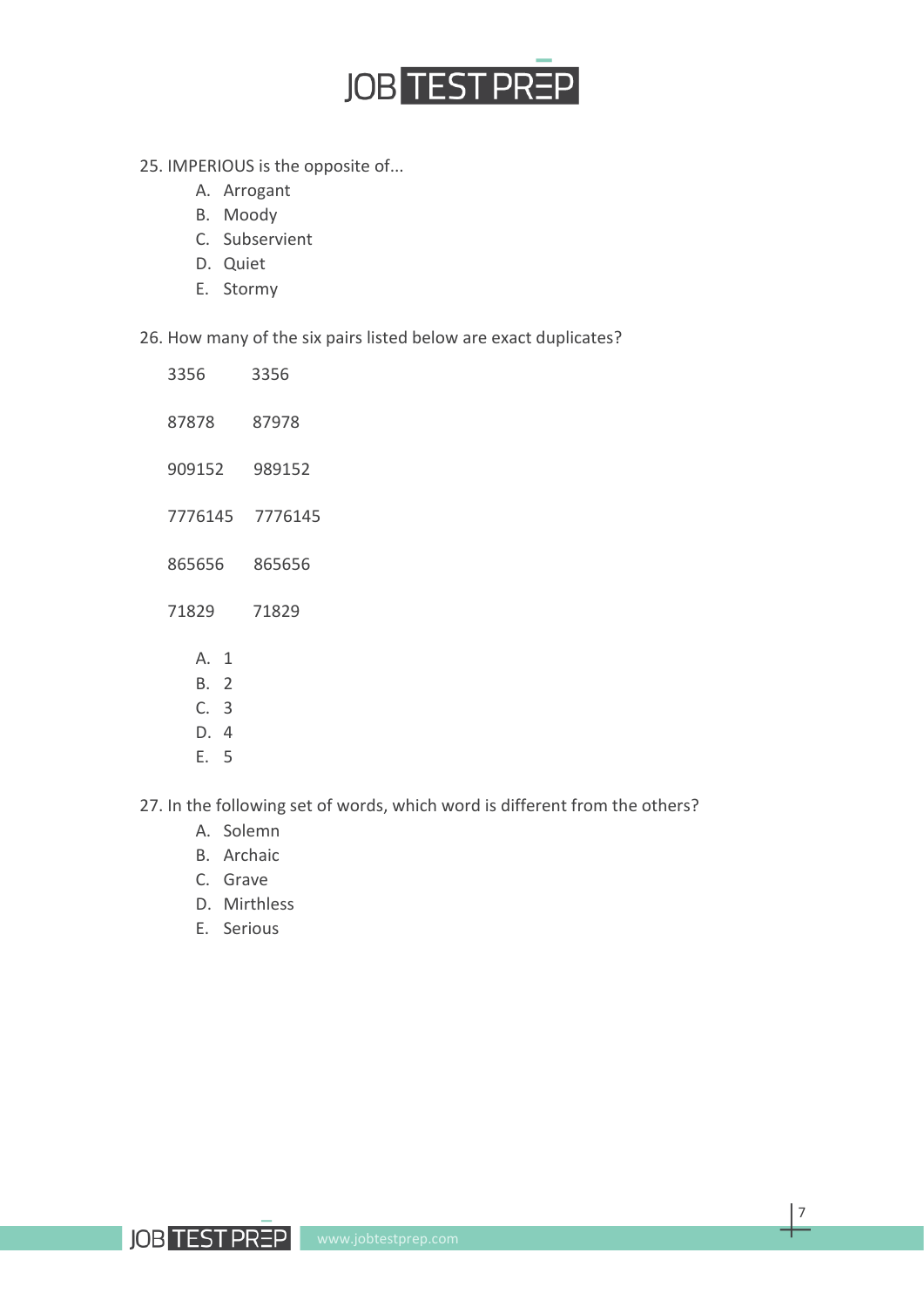

28. How many of the five pairs listed below are exact duplicates?

| 123A3                                | 122A3                |
|--------------------------------------|----------------------|
| LLO8761                              | LLO8761              |
| KKA3213                              | KKA3233              |
| ORR13726B                            | ORR13726B            |
|                                      | 12AB12AB1 12AB1AB121 |
| A. 1<br>B. 2<br>C. 3<br>D. 4<br>E. 5 |                      |

29. If the first two statements are true, is the final statement true?

All dogs have a brown leg. Barky has a brown leg.

Barky is a dog.

- A. True
- B. False
- C. Uncertain
- 30. Which THREE choices are needed to create the figure on the left? Only pieces of the same color may overlap.



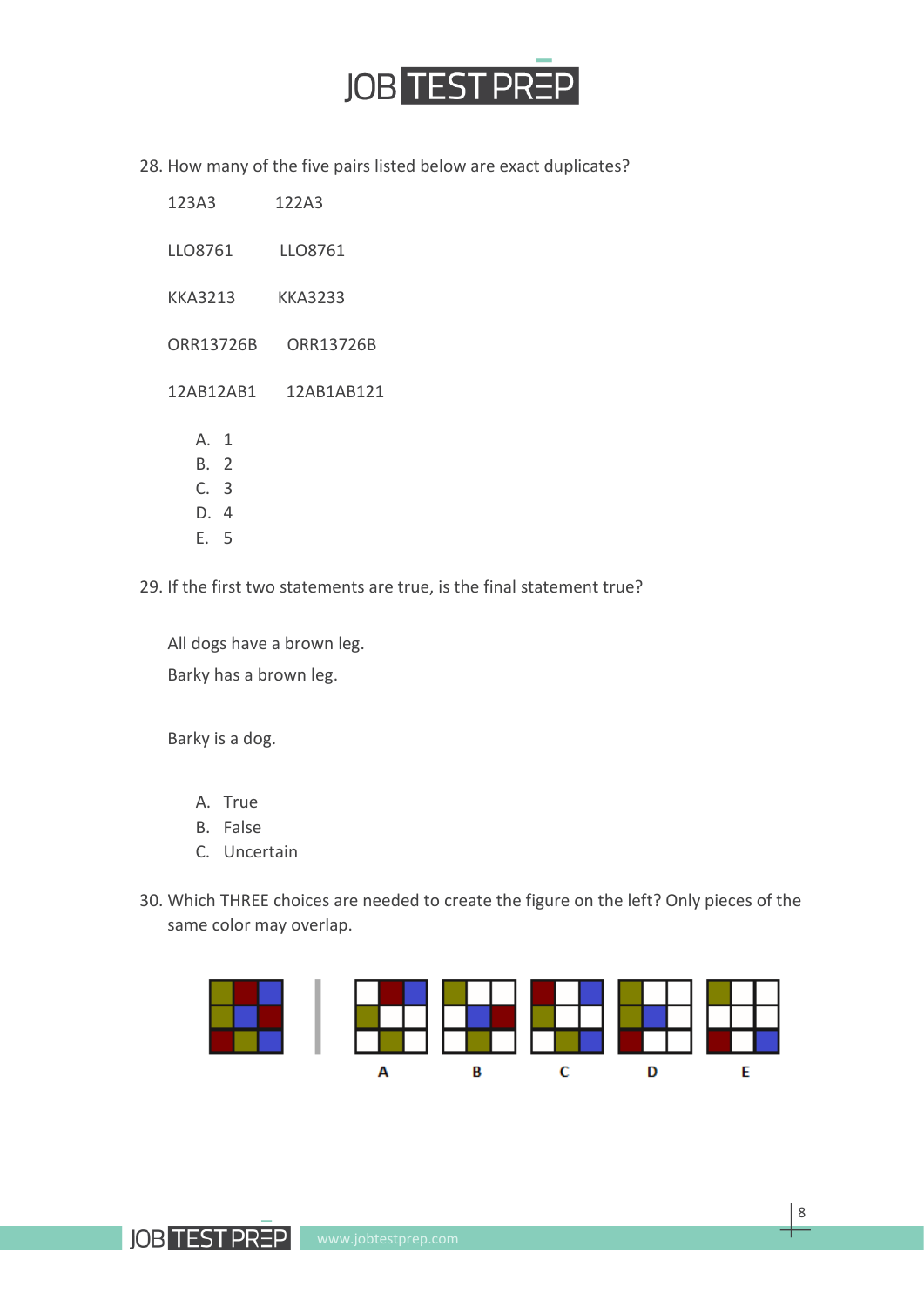

- 31. John's monthly salary is \$7,000. If John deposits 0.75 of his paycheck into a savings account. How much money does he put in his savings account every month?
	- A. \$4,240
	- B. \$4,250
	- C. \$5,250
	- D. \$ 6,250
- 32. An oven can bake 8 pies of thin crust pizza per hour, or 2 pies of deep dish pizza pies per hour. How many hours will it take to prepare an order of 16 thin crust pies and 4 pies of deep dish?
	- A. 4 hours
	- B. 2.5 hours
	- C. 2 hours
	- D. 1 hours
- 33. John's gross pay for the past month is \$4687.24. If \$421.78 was deducted from John's gross pay, how much take-home pay did John earn this past month?
	- A. \$ 421.78
	- B. \$ 4265.46
	- C. \$ 4687.24
	- D. \$ 5109.02
- 34. A motorcyclist rode between Flibbertown and Guinevill at a steady pace of 60 miles per hour for 2 hours. After two hours she accelerated to 65 miles per hour for another full hour. What is the distance between those cities?
	- A. 150 miles
	- B. 180 miles
	- C. 165 miles
	- D. 185 miles
	- E. None of the above
- 35. In the stock market, four different stocks have an average price of \$100 per stock. The price of a Drone stock is \$70. What is the average price of the three other stocks (not including the Drone stock)?
	- A. 107
	- B. 110
	- C. 112
	- D. 117
	- E. Cannot say

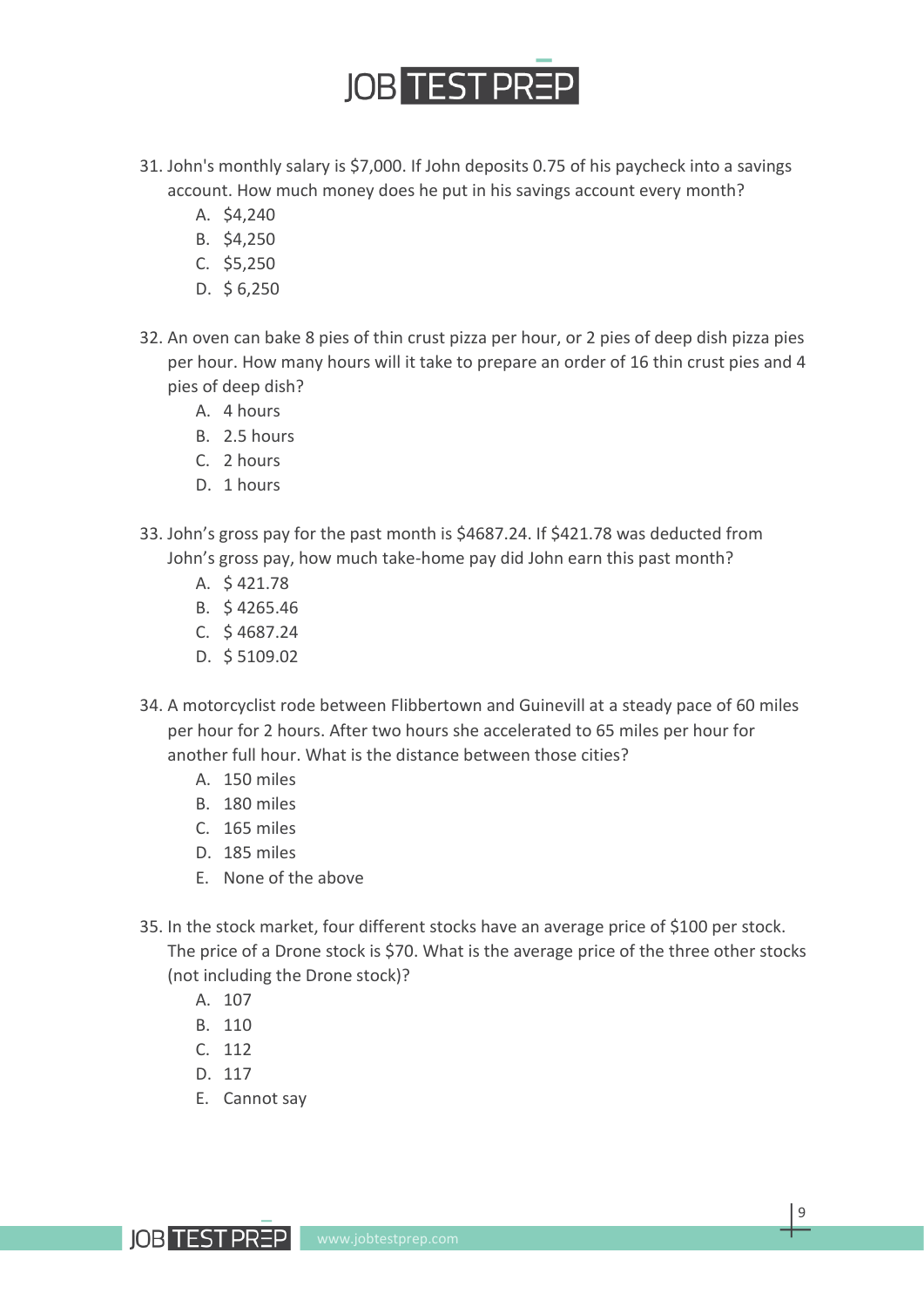

- 36. The volume of a rectangle prism is 100 cubic inches. Which of the alternatives is its greatest possible length?
	- A. 100
	- B. 10
	- C. 20
	- D. 60
	- E. 50

37. Which THREE of the following words have similar meanings?

- A. Rapidly
- B. Exceedingly
- C. Hastily
- D. Eventually
- E. Swiftly

38. In the following set of words, which word is different from the others?

- A. Inflation
- B. Interest
- C. Debt
- D. Budget
- E. Drought
- 39. Over a period of three years, the heights of two siblings, Miki and Layla, were measured. Miki's height was 160 cm, 168 cm, and 171 cm respectively, whereas Layla's height was 157 cm, 165 cm, and 173 cm respectively. Which of the graphs below best represents both of the siblings' growths?

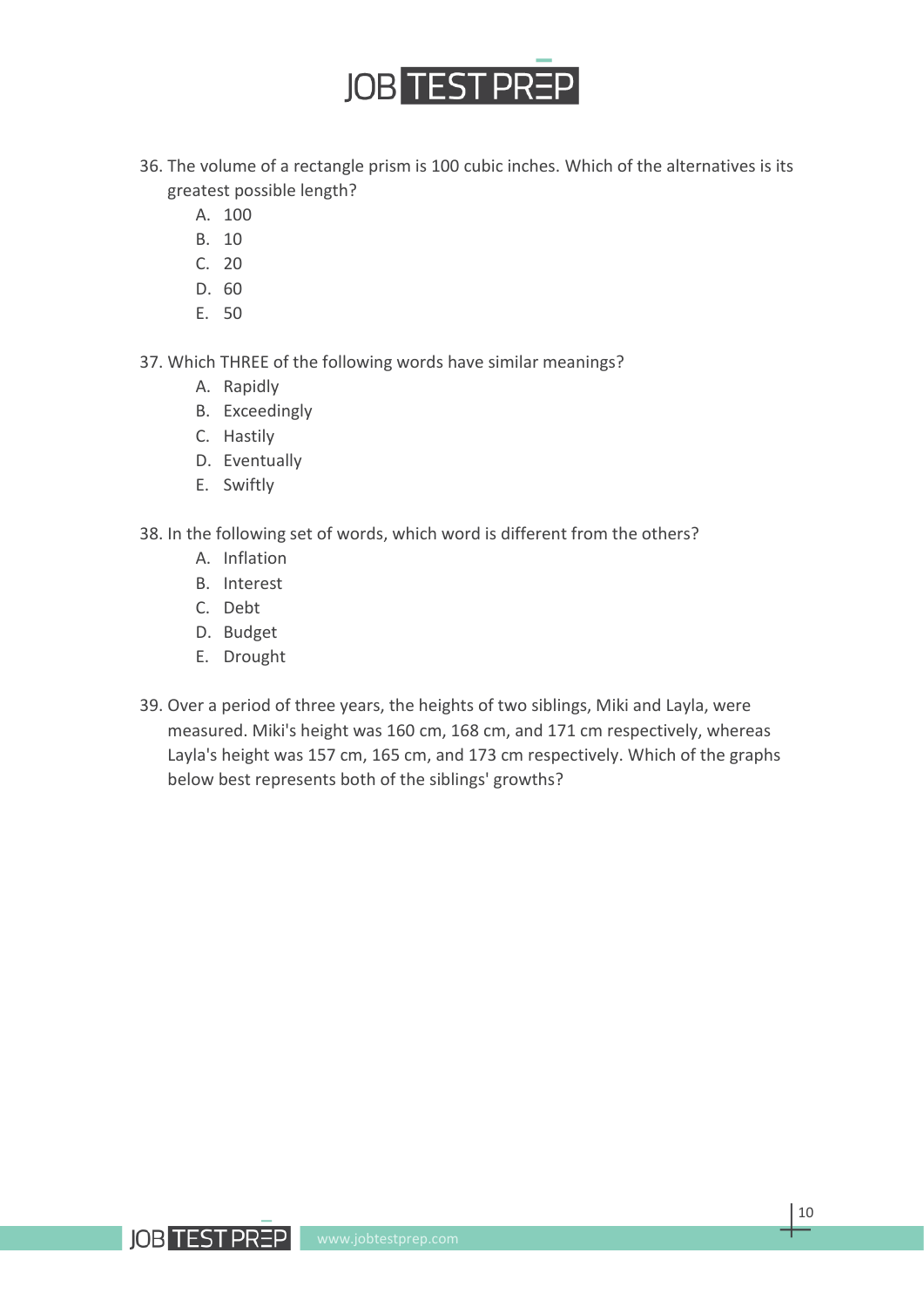

| A | B | C |
|---|---|---|
| D | E | F |

#### 40. How many of the five pairs listed below are exact duplicates?

| Omar A. Mahmoud     | Omar A. Mahmmoud    |
|---------------------|---------------------|
| Elenora R. Deleeuw  | Elenora R. Deleeuw  |
| Jann R. Depaul      | Jahn R. Depaul      |
| Jeremia N. Inch     | Jeremia N. Inch     |
| Walton V. Constante | Walton V. Constante |

- A. 1
- B. 2
- C. 3
- D. 4
- E. 5

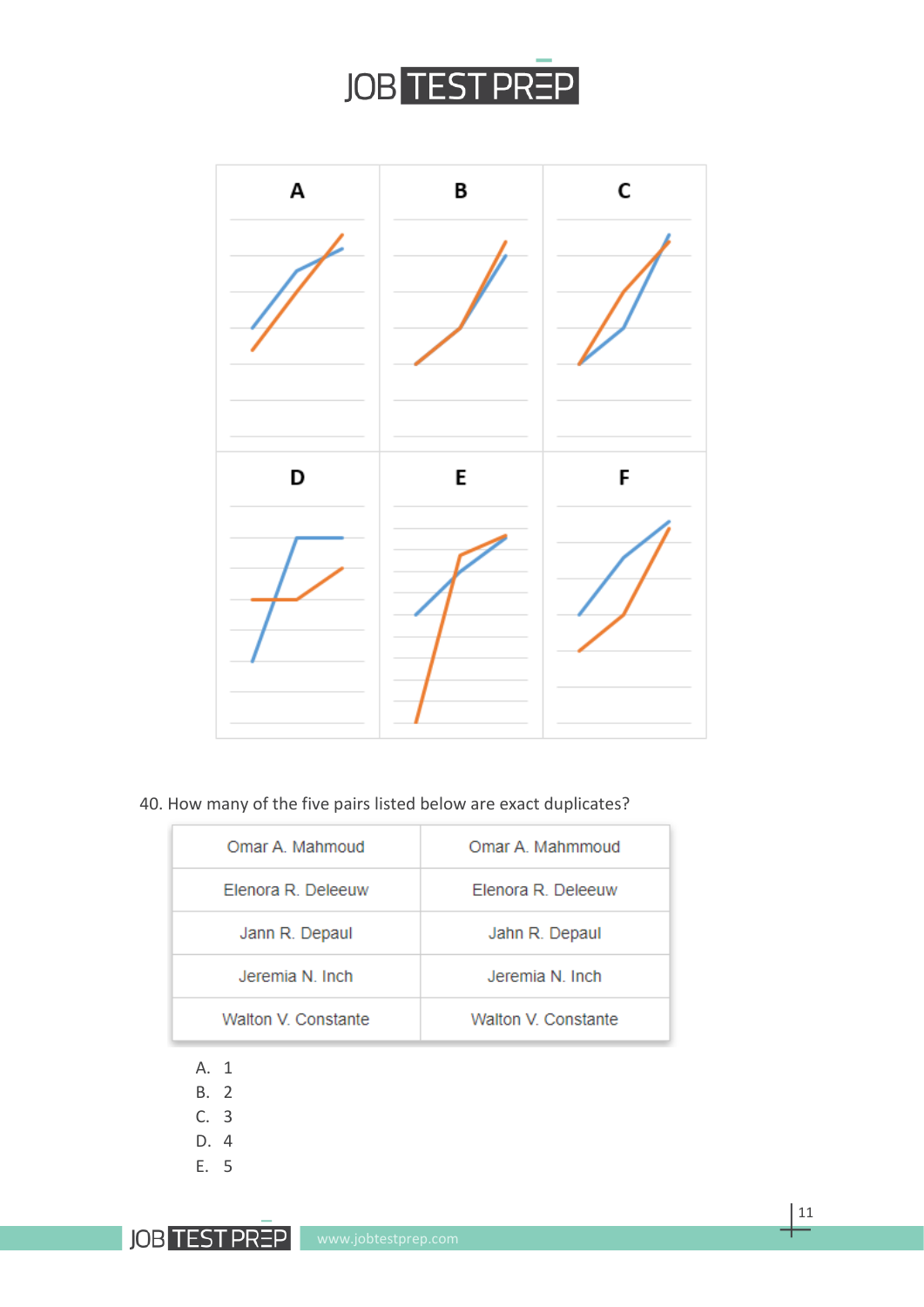

- 41. Which alternative includes all the states that border Oklahoma?
	- A. Texas, New Mexico, Arkansas, Missouri, Kansas, Colorado
	- B. Texas, Arkansas, Missouri, Kansas, Louisiana, Colorado
	- C. Texas, New Mexico, Mississippi, Missouri, Kansas, Colorado
	- D. Texas, New Mexico, Kansas
	- E. Texas, Arkansas, Missouri, Kansas, Colorado
- 42. COMPLACENT COMPLIANT The meanings of these words are:
	- A. Similar
	- B. Contradictory
	- C. Neither similar nor contradictory
- 43. Arrange the following words to make a complete sentence. What comes just before the word "by?"

|                              | suitcase by managed the carry to himself |  |  |  |
|------------------------------|------------------------------------------|--|--|--|
| $N$ $\Lambda$ : $L_{\infty}$ |                                          |  |  |  |

Mike

- A. Himself
- B. Managed
- C. Carry
- D. Suitcase
- E. To

44. Abundant is the opposite of:

- A. Ample
- B. Meager
- C. Sufficient
- D. Overflowing
- E. Lavish

45. Oranges are to fruits as are to shapes.

- A. Angles
- B. Dimensions
- C. Dots
- D. Rulers
- E. Triangles

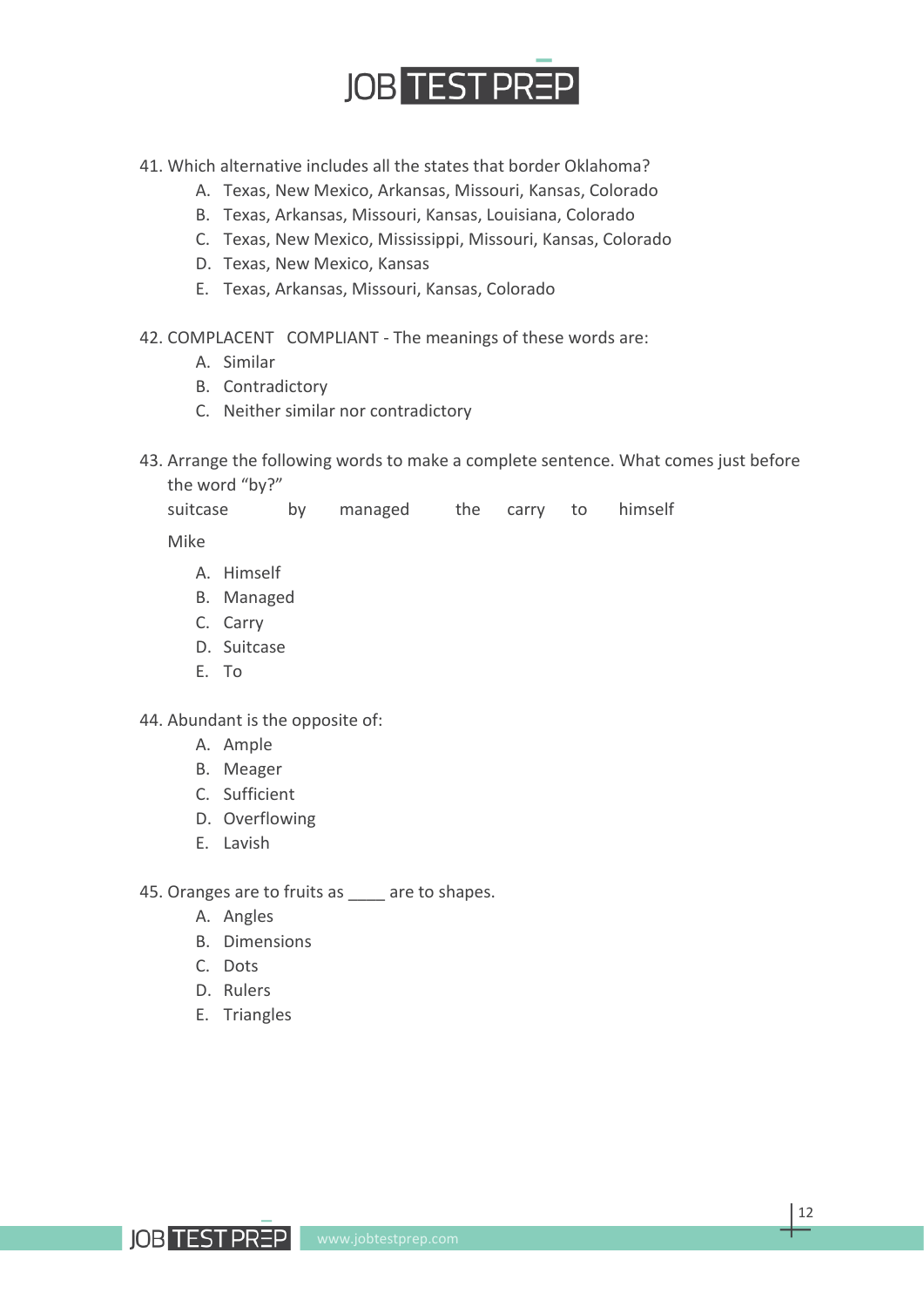

46. If the first two statements are true, is the final statement true?

Some officers carry a gun.

Most officers carry a club.

The chances of finding an officer who carries both a gun and a club are high.

- A. Yes
- B. No
- C. Cannot say

47. How many of the five pairs listed below are exact duplicates?

| Shalon V. Sollars   | Shalon V. Sollars    |
|---------------------|----------------------|
| Celesta L. Kroner   | Celesta L. Kroner    |
| Savanna B. Swope    | Savanna B. Swope     |
| Zachery H. Eickhoff | Zachery H. Erickhoff |
| Megan N. Heinz      | Megan N. Heinz       |

A. 1 B. 2

- C. 3
- D. 4
- E. 5

48. What is the following number in the series?

 $0.18$  |  $0.36$  |  $0.72$  | ? | 2.88

- A. 0.9
- B. 1.26
- C. 1.44
- D. 1.62

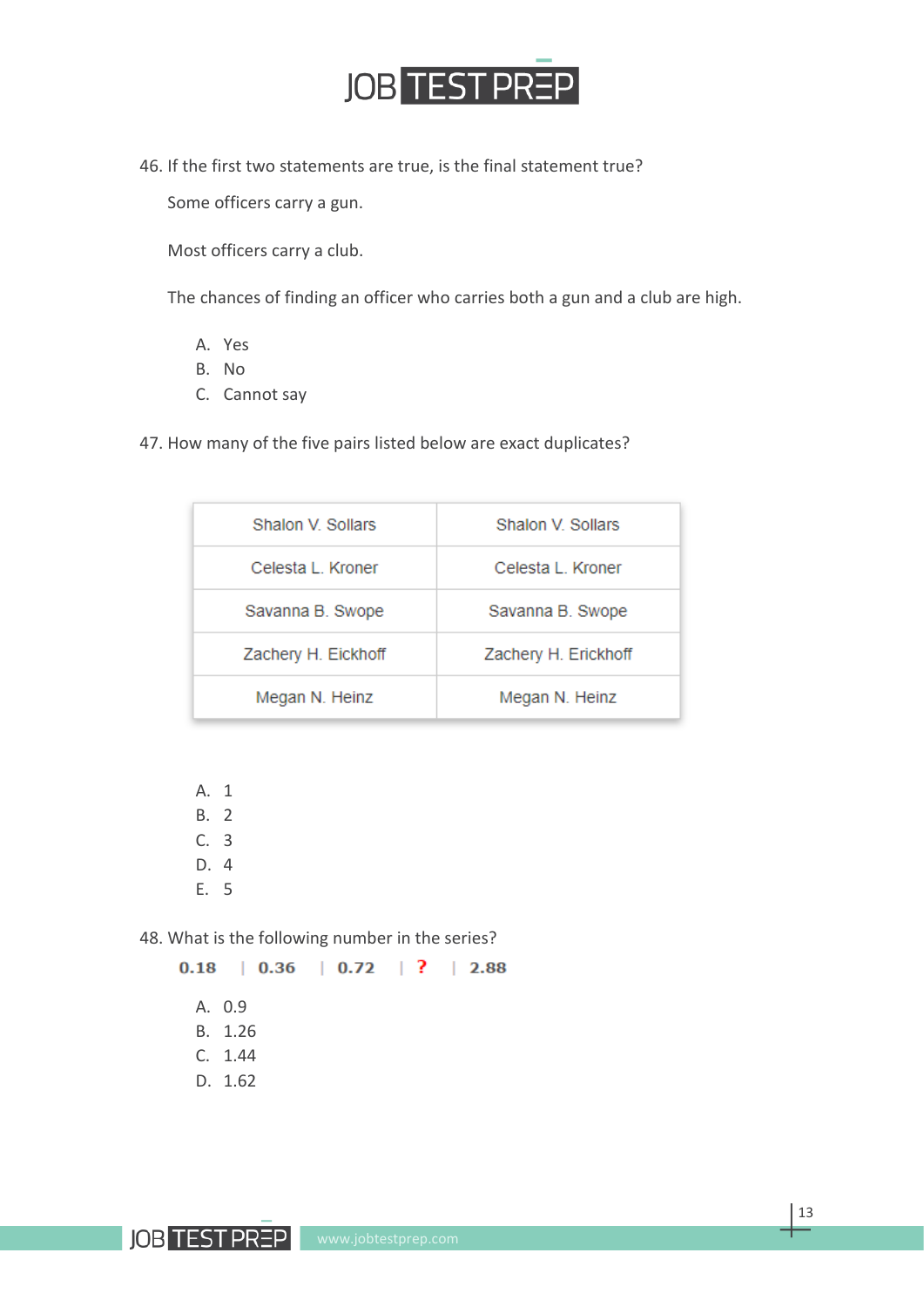

- 49. Which THREE of the following words have similar meanings?
	- A. Information
	- B. Indoctrinate
	- C. Enlighten
	- D. School
	- E. Class

50. Jade is 9 years older than Rose. In 4 years' time, Jade's age will be double Rose's age. What are their ages today?

- A. Jade is 5 years old and Rose is 14 years old
- B. Jade is 14 years old and Rose is 5 years old
- C. Jade is 2 years old and Rose is 11 years old
- D. Jade is 10 years old and Rose is 1 year old
- E. Cannot be determined

**Access our full Wonderlic PrepPack™ for hundreds of additional Wonderlic Test practice questions, in-depth answer explanations for every question, solution strategies, and a comprehensive Wonderlic study guide.**

Get the Wonderlic PrepPack™

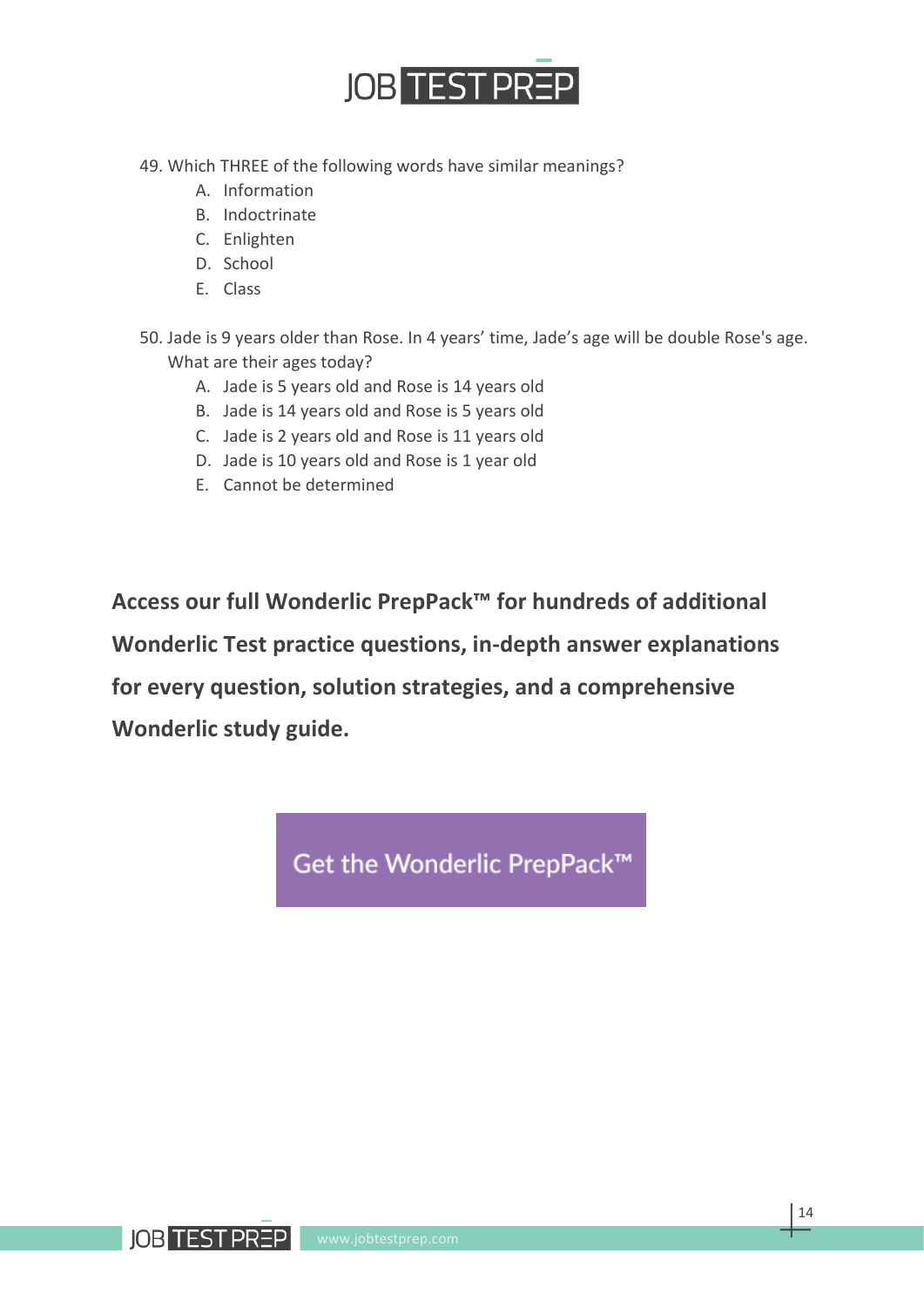

### **Answers and Explanations**

- 1. The correct answer is (B). The eleventh month of the year is November.
- 2. The correct answer is (B). The total profit from the sale is the selling price minus the cost of purchase, which is \$7300-\$5500= \$1800.If the total profit is \$1800 and each shovel accounts for \$50 profit, the amount of shovels is 1800/50=36.
- 3. The correct answer is (D). The USA has 50 states.
- 4. The correct answer is (E).

If there are 3 times as many elephants as there are giraffes, giraffes can be defined as X, and elephants as 3X, and build the following equation:

 $3X + X = 88$ 

 $4X = 88$ 

 $X = 88/4$ 

 $X = 22$ 

As stated above, X stands for the number of giraffes. Thus, there are 22 giraffes. As mentioned in the problem, there are three times as many elephants as there are giraffes in the safari. Thus, to find how many elephants there are in the safari, multiply the number of giraffes by 3:

#### $22 * 3 = 66$

66 is the number of elephants in the safari.

- 5. The correct answer is (D). This series is made up of two separate subseries that alternate:
	- 1. A series of numbers (the odd terms) that increase by 5 (5, 10, 15).
	- 2. A series of numbers (the even terms) that decrease by 2 (15, 13, 11).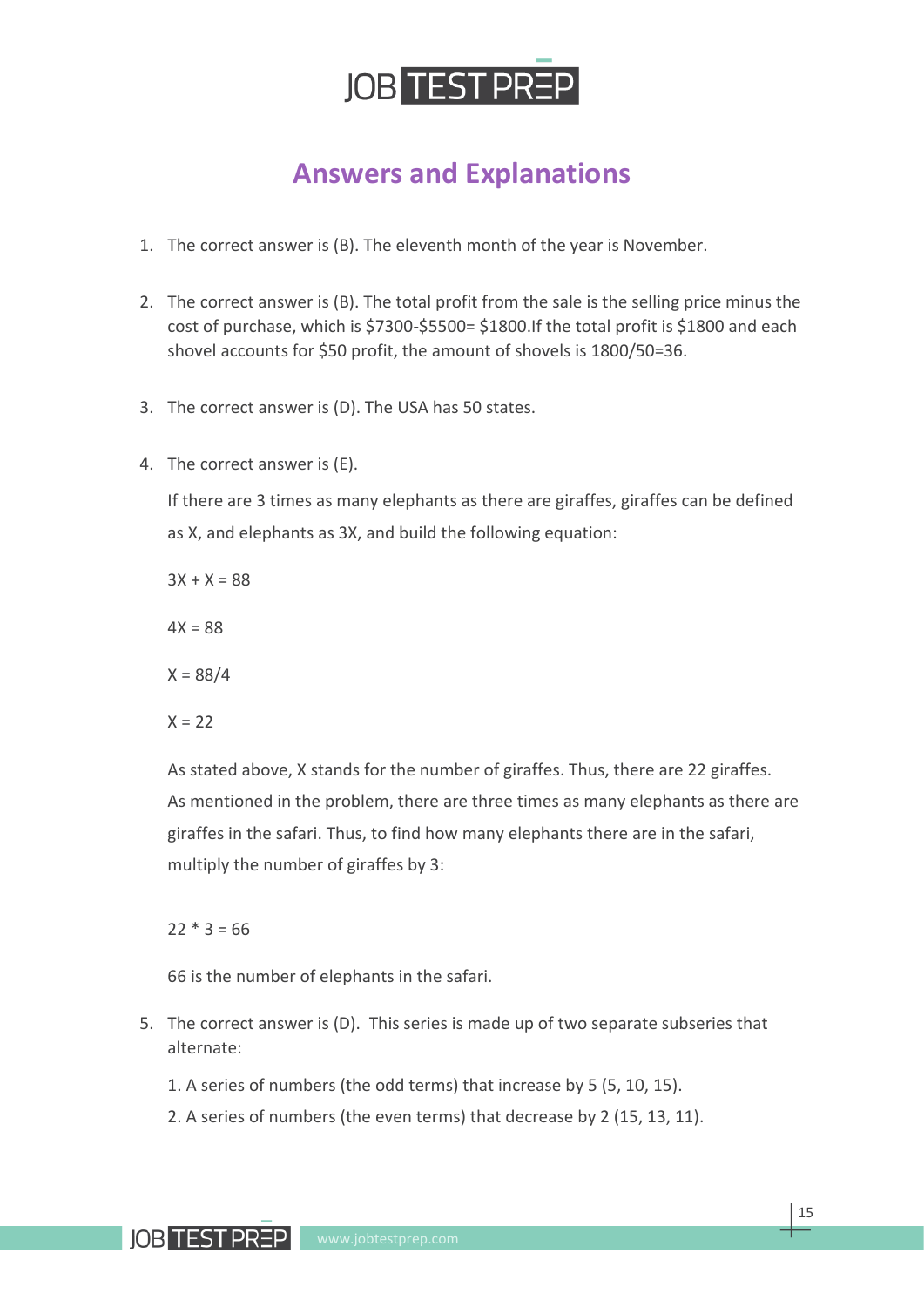

The pattern is: 5, 15, 10, 13, 15, 11,

As you can see, the numbers that increase by 5 are bolded, and the numbers that decrease by 2 are underlined. We are missing the seventh number which is an odd term; therefore, it should be greater than the last odd term (the fifth number) by 5. The fifth number is 15. Thus, the answer is  $15 + 5 = 20$ .

- 6. The correct answer is (D). An hour consists of 60 minutes. A quarter of an hour is 15 minutes as  $15 * 4 = 60$ . Thus, divide the distance traveled per hour by 4, which is 85/4=21.25.
- 7. The correct answer is (F) None of the above.

First of all, in order to simplify the calculations we can divide all the numbers by a common denominator: 1000, in that way we can get rid of all those annoying zeroes. Now we define the used cars as U (with a price of 7 each) and the new cars as N (with a price of 16 each) Now we can build two equations, the first representing the total price and the second the total amount of cars:

a. 7U+16N=191

b. N+U= 17

So according to the second equation  $N = 17$ -U, and we can now substitute N in the first equation: 7U+16(17-U)=191 ; 7U+272-16U=191 ; 9U=81 ; U=9. 9 used cars were sold.

#### Solving Tip:

You could try solving this question by elimination. For starters, since 191 is an odd number and 16 is an even number, then the number of used cars must be odd (even+odd=odd) - which means we can eliminate answers A, D & E. Now that we are left only with B and C, let's try to calculate it for each of these options:

 $*$ .  $3*7 + 16*(17-3) = 245$ , which means we can eliminate B as an answer.

 $*$ .  $5*7 + 16*(17-5) = 227$ , which means we can eliminate C as an answer.

Therefore, the only possible answer is F - none of the above.

- 8. The correct answer is (B). 25% equals one quarter and a quarter of 1200 is 1200/4=300. Therefore, an addition of a quarter to 1200 equals 1200+300=1500.
- 9. The sentence is: A triangle has three sides, which is true.

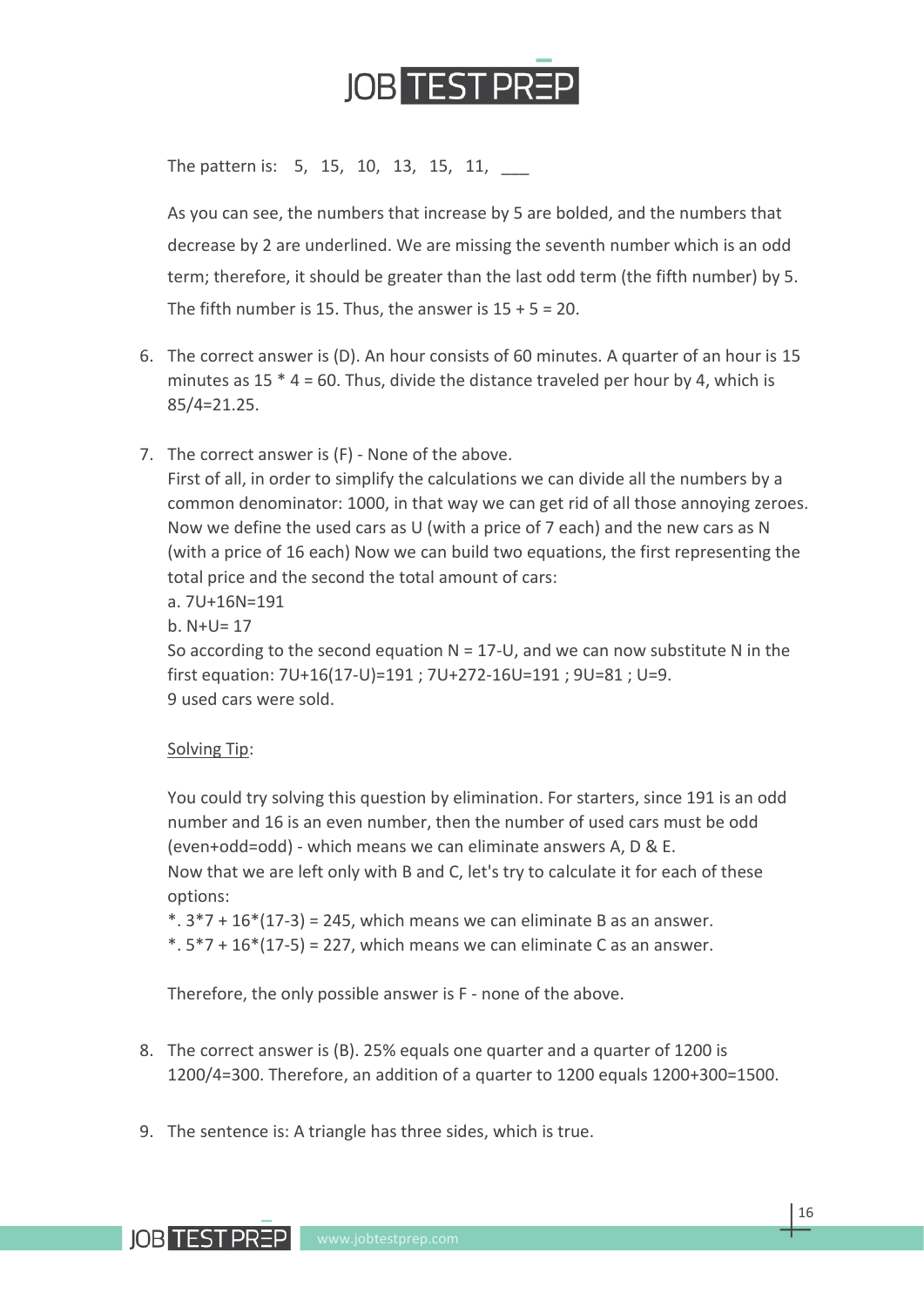

- 10. The correct answer is (E). An orange is used to produce juice like wheat is used to produce bread. In addition, both wheat and oranges must be processed to produce the final product. This eliminates answer (A).
- 11. Yes, FAQ is the acronym for "frequently asked question".
- 12. The correct answer is (A). Attraction is a word used to describe the power of drawing, alluring or enticing while disgust is a word used to describe a feeling of loathing that causes aversion.
- 13. The correct answer is (D). A layman is a word used to describe a person who does not belong to a particular profession while the other words are all different professions.
- 14. The correct answer is (C). To deviate is a word used to describe straying away from a course. To agitate is a word used to describe disturbing, exciting, or angering someone or something.
- 15. There are 2 exact duplicates: 6845 and 45641.
- 16. The correct answer is (C) It is uncertain whether the last statement is true. The first 2 statements do not tell us anything about Dave talking to John, therefore we cannot know if it is true or not.
- 17. The correct answer is (B). Designation is the act of indicating, while the other words mean confirmation.
- 18. The correct answer is C). Soap is used for cleaning as medicine is used for curing.
- 19. The correct answer is (A). The sun has a diameter over than 100 times larger than earth, which has a diameter larger than the all the other answers.
- 20. The correct answer is (A). If Edna has 6 times more marbles than Sam, we can define Sam as X and Edna as 6X, and build the following equation: X+6X=56, therefore X=8.
- 21. The correct answer is (C). In order to find out how much is 17 out of 20 in percentage, we need to reach a denominator of 100 (a percent is simply a fraction with a denominator of 100). In order to do this we multiply the fraction 17/20 by 5 and reach 85/100 which is 85%.

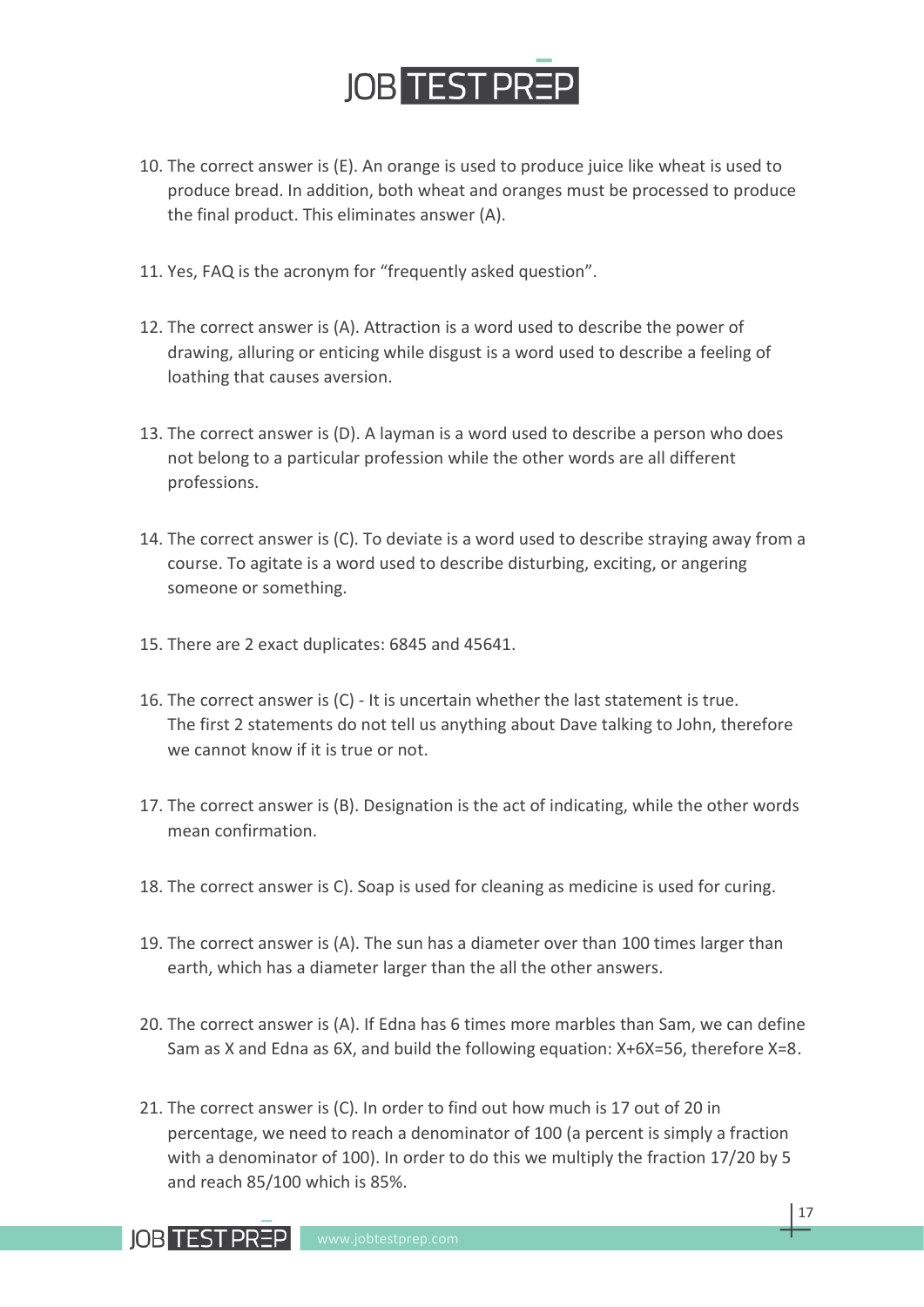

- 22. The correct answer is (A). Both affluent and wealthy mean having a great deal of resources or money. Therefore, the words are similar in meaning.
- 23. The correct answer is (C). Because we do not know what kind of hair Bonzo has, we cannot know anything about his life span compared to Rocco. Therefore, the statement is uncertain.
- 24. The correct answer is (C). Start means "to begin," so the antonym is conclusion. Inception and origin are synonyms. Source is not related. Therefore, the correct answer is conclusion.
- 25. The correct answer is (C). The word imperious describes an arrogantly domineering or overbearing person while a subservient person is extremely compliant and submissive.
- 26. The correct answer is (D). The exact duplicates are: 3356; 7776145; 865656; 71829
- 27. The correct answer is (B). Archaic is a word used to describe something that belongs to an earlier period of time, while the other words are used to describe sad and gloomy states of mind or facial expressions.
- 28. The correct answer is (B). The exact duplicates are: LLO8761, ORR13726B
- 29. The correct answer is (C). The fact that every dog has a brown leg doesn't mean that each creature with brown leg is a dog.
- 30. The correct answers are: (A), (B), and (E).

Explanation: If you place figures A, B, and E one on top of the other, the figure on the left is created.

In order to find the correct solution quickly, ask yourself the following question: Ask yourself which figures cannot be a part of the solution?

Option C cannot be a part of the solution because it has a red tile on the top right instead of a green tile. Option D seems like the right option to start with, but when assembled with other figures there are some blank tiles left. If it is assembled with A and B, it leaves the tile on the bottom left, which supposed to be blue, blank. If it is assembled with B and E, it leaves the upper right tile, which is supposed to be blue, blank. If it assembled with A and E, it will leave the center right tile, which supposed

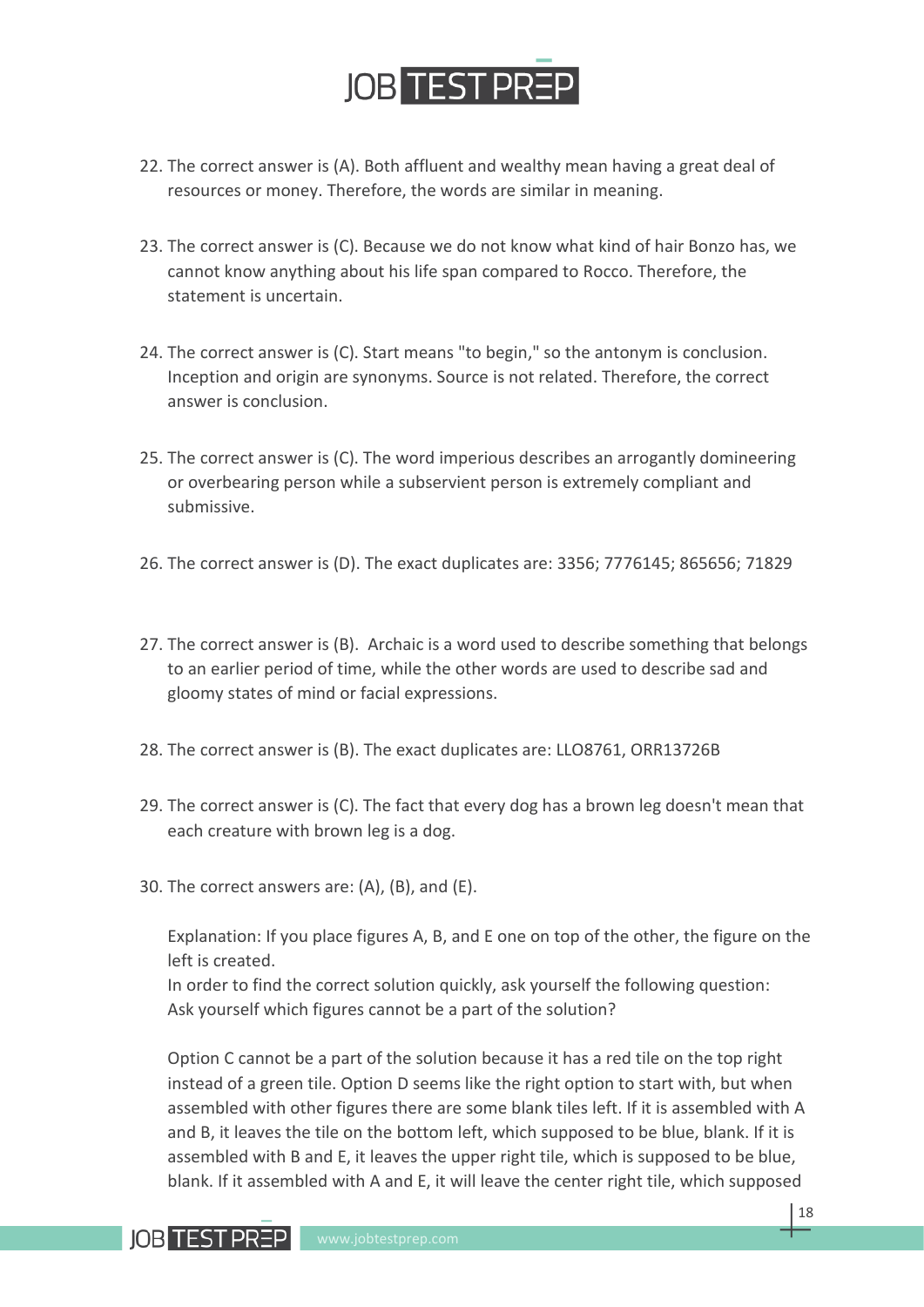

to be red, blank. Therefore, it cannot be a part of the solution. The only options left are A, B and E.

31. The correct answer is (C).

In order to find how much money he puts in his savings account, we need to find how much is 0.75 of \$7,000:

 $(75/100)$ ×7000 = \$5,250.

#### Solving Tip:

If multiplying  $7,000 \times 0.75$  seems to be a bit too difficult, we can also use estimations and eliminate wrong answer choices. Let's round 0.75 down to 0.70, while keeping in mind that the correct answer must be slightly larger than the result.

7,000×0.70=

7,000×(70/100)

=70×70

 $=4900$ 

Answers A and B can definitely be eliminated as they are too low. Since we only rounded down by 0.05, know that the correct answer will only be slightly larger than 4900. We can therefore conclude with fair certainty that C is the correct answer.

32. The correct answer is (A).

Time = work/rate

In order to calculate how long it would take to prepare 16 thin crusts, we need to divide 16 by the rate of thin crusts per hour. 16 thin crust pies/8 thin crust pies per hour = 2 hours Similarly, to calculate how long it would take to prepare 4 deep dish pies, we need to divide 4 by the rate of deep dish pies per hour. 4 deep dish pies/2 deep dish pies per hour = 2 hours The number of hours it will take to complete the order is 2 hours  $+ 2$  hours = 4 hours.

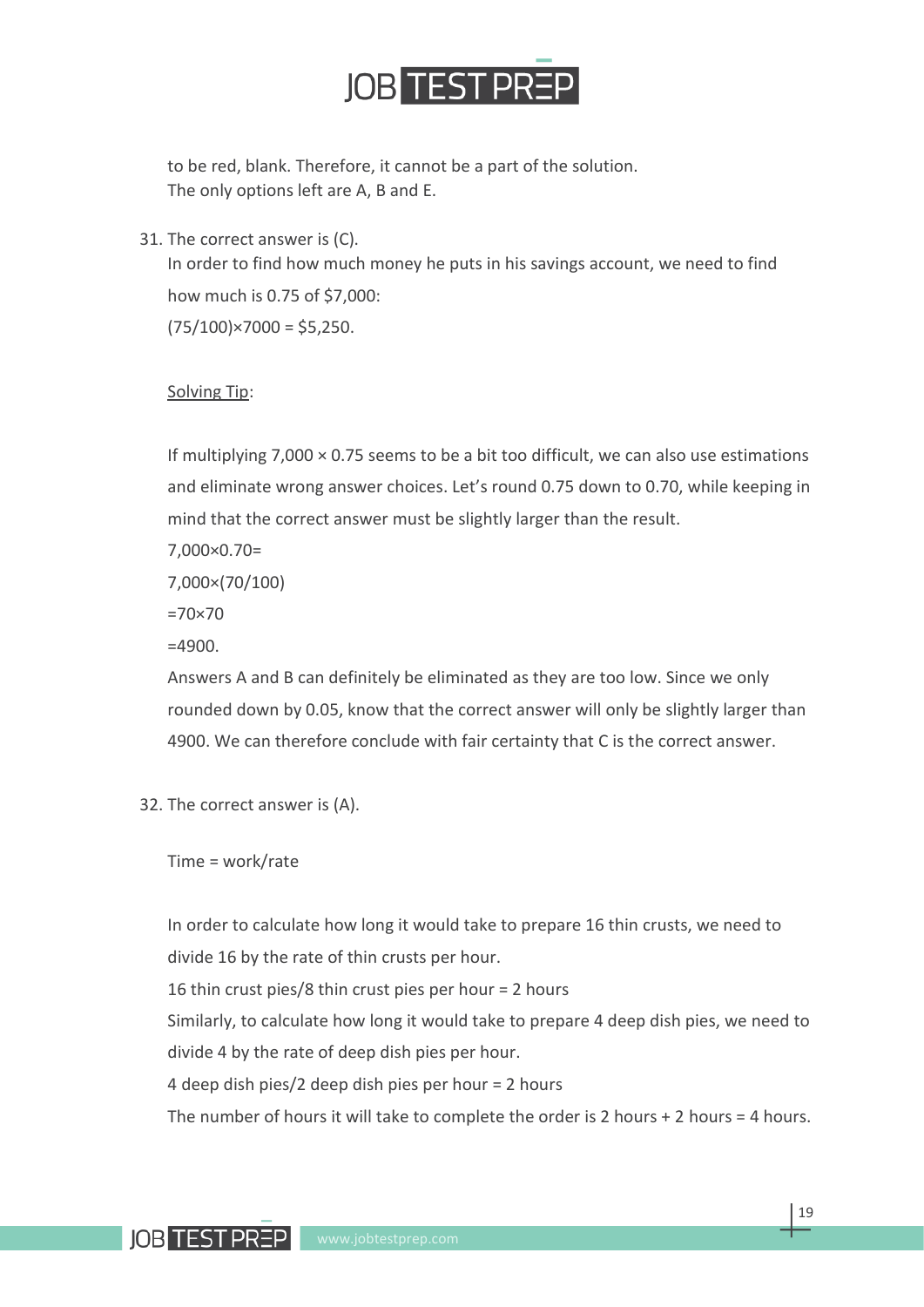

- 33. The correct answer is (B). If John's gross pay was \$4687.24 and \$421.78 was deducted from that amount, John's take-home pay was:  $$4687.24 - $421.78 = $4265.46.$
- 34. The correct answer is (D).

In order to solve the question, we need to separate the two stages. The first stage is: the two-hour ride at a rate of 60 mph; the second stage is the one-hour ride at a rate of 65 mph. Let's put the information in a table:

|         | Time (hours) | Speed | Distance |
|---------|--------------|-------|----------|
| Stage 1 | v            | Х     | 3X       |
| Stage 2 |              | 2X    | 3X       |

If we sum up the distance of both stages, we will find the distance between the cities.

The first stage is calculated using the formula Time \* Speed = Distance:

2 hours X 60 miles per hour=120 miles

The second stage is calculated using the same formula:

1 hour X 65 miles per hour=65 miles

Therefore, the total distance between the cities is 120 miles + 65 miles = 185 miles.

35. The correct answer is (B). In order to calculate an average, we have to know the sum of the individual values, and the number of individuals. We know that there are four different stocks, so the number of individuals is four (Number of individuals). Now, find the sum of the prices of all the stocks (Sum of the individuals' value). We can calculate the sum of the group's value with the average of the values:

Sum of all the values  $= Average$ Number of values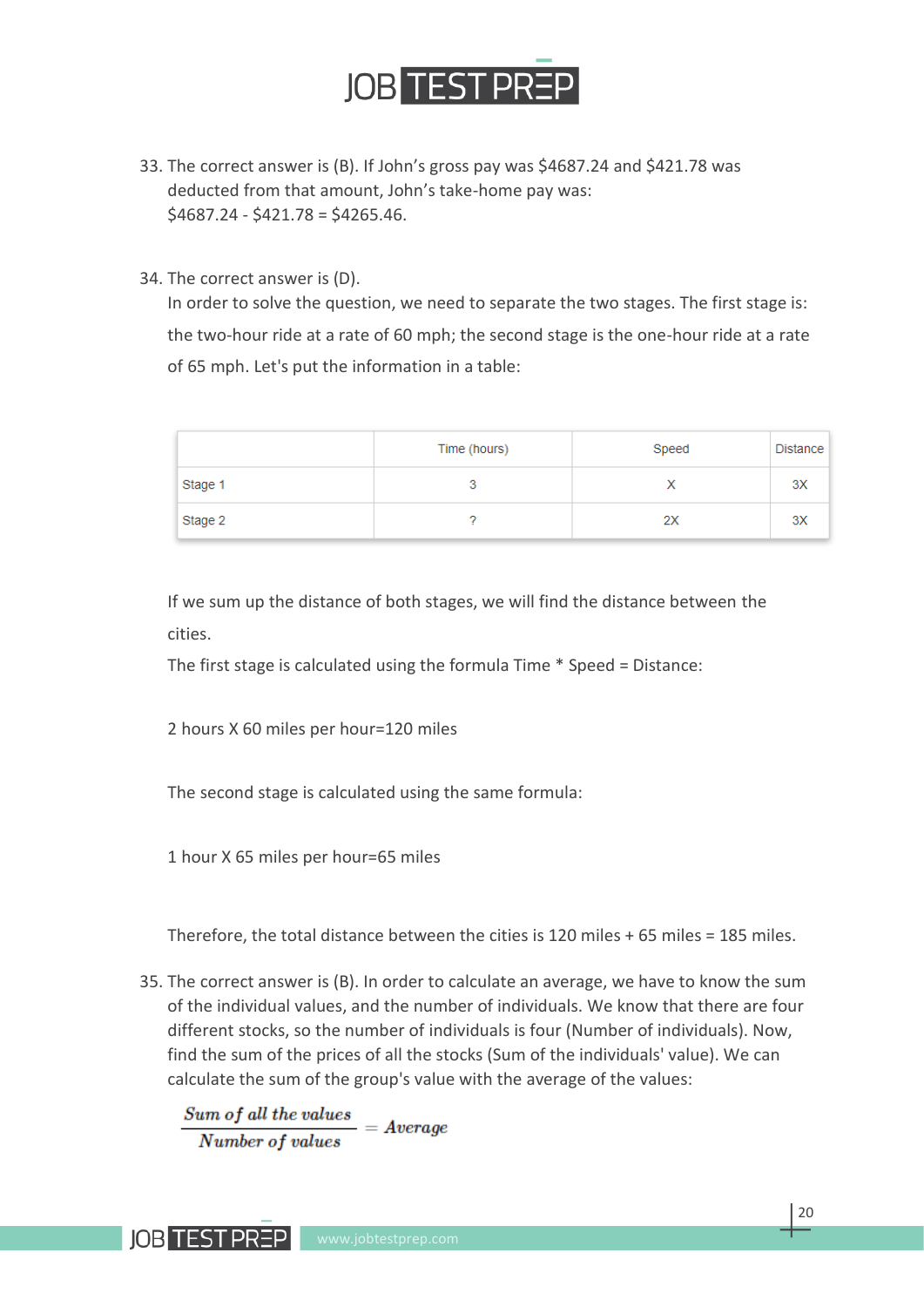

Let's insert the figures that we know into the formula.

$$
\frac{Sum\ of\ all\ the\ values}{4}=100\ dollars
$$

#### $Sum of all the values = 400 dollars$

The average of the 4 stock prices is \$100, and therefore the sum of the stock prices is \$400.

If the value of the Drone stock is \$70, we can conclude that the sum of the remaining three stock prices is \$330. If the value of three of them is \$330, the average price is \$110.

#### Quick tip:

If an average is provided followed by the number of values, the sum of the values can be calculated. The sum is calculated as follows: Number of values X Average=Sum of the values.

#### 36. The correct answer is (A).

In order to answer the question correctly, we need to understand it. In order to find out the greatest possible size, we have to think in extremes. The volume formula of a rectangular prism is:

Length \* Width \* Depth = Volume.

If the volume is already set at 100 cubic inches, we can obtain from the formula the greatest value for length if we set the lowest values for width and depth. Theoretically, both the width and depth may each be 1 inch, and the length 100 inches; thus the correct answer is A.

- 37. The correct answers are: (A) rapidly, (C) hastily, and (E) swiftly. All three words are adverbs that mean "quickly." "Exceedingly" does not belong because it means "extremely." "Eventually" is not
- related to speed but to chronological order; therefore, it does not belong. 38. The correct answer is (E). All of the other answers are closely related to money,
- while drought is related to the weather/climate. This question is confusing because a drought can bring on financial difficulties to a country, causing inflation and debt, but a drought is simply a period of dry weather.

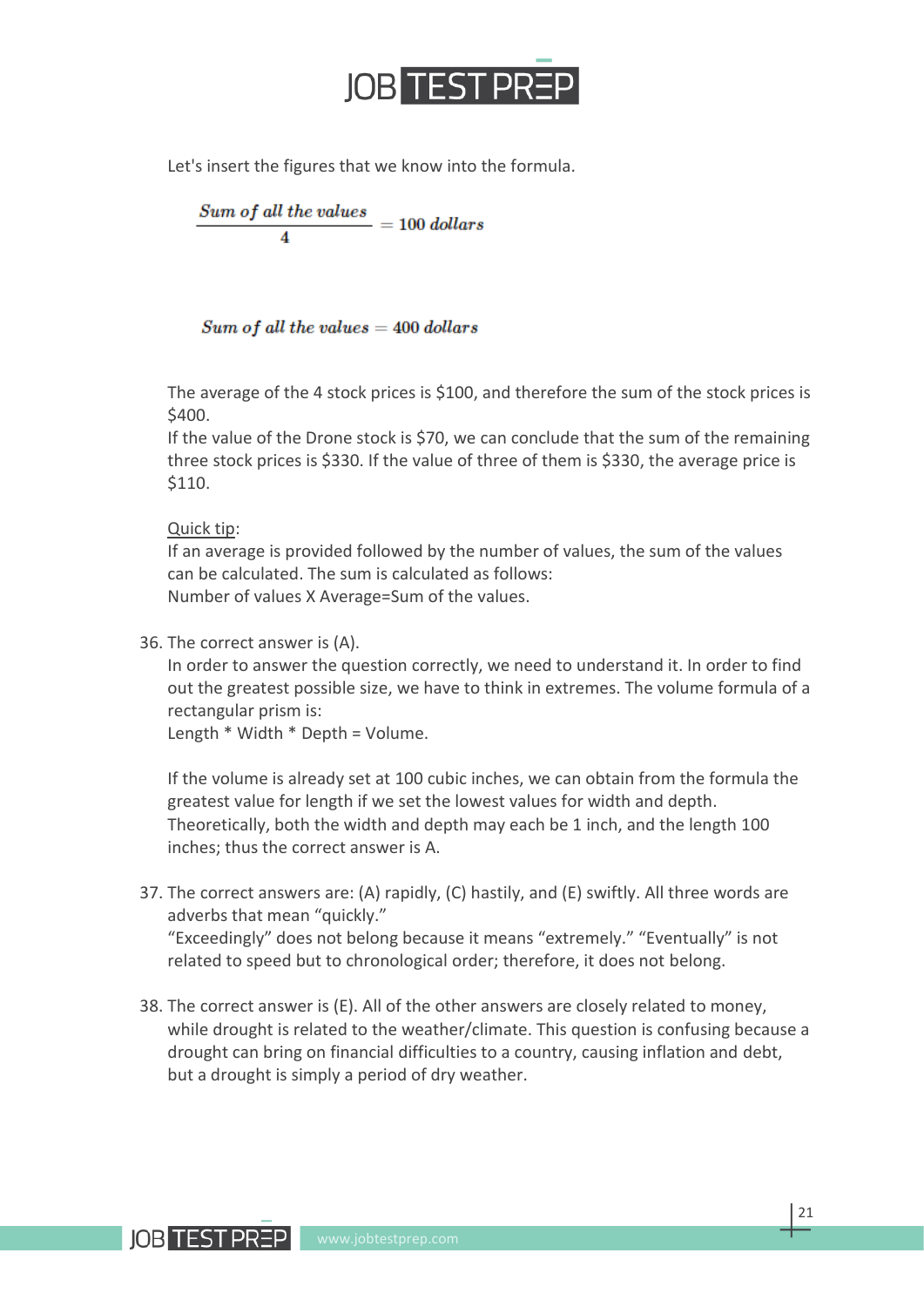

39. The correct answer is (A).

#### First method:

We can see that Layla's growth is constant and steady because she grows by eight centimeters every year. Therefore, we are looking for a line that has a steady slope. The only graph containing a line with a steady slope is graph A.

Second method:

We know that in the third year Layla became taller than Miki. In a graph, it should be represented with one line that is lower than the other line at the first two points and then which crosses over the other line at the third point. The only correlating graphs are A and C. However, graph C depicts siblings who began at the same height (the same point), and we know for a fact that Miki and Layla did not. Thus, graph C can be eliminated, and the correct answer is A.

40. The correct answer is (C).

| Omar A. Mahmoud           | Omar A. Mahmmoud    |
|---------------------------|---------------------|
| <b>Elenora R. Deleeuw</b> | Elenora R. Deleeuw  |
| Jann R. Depaul            | Jahn R. Depaul      |
| Jeremia N Inch            | Jeremia N. Inch     |
| Walton V. Constante       | Walton V. Constante |

41. The correct answer is A.

Six states border Oklahoma: In the north – Kansas and Colorado In the south – Texas In the east – Arkansas and Missouri In the west – New Mexico

42. The correct answer is (A). Complacent and compliant both mean "pleasant."

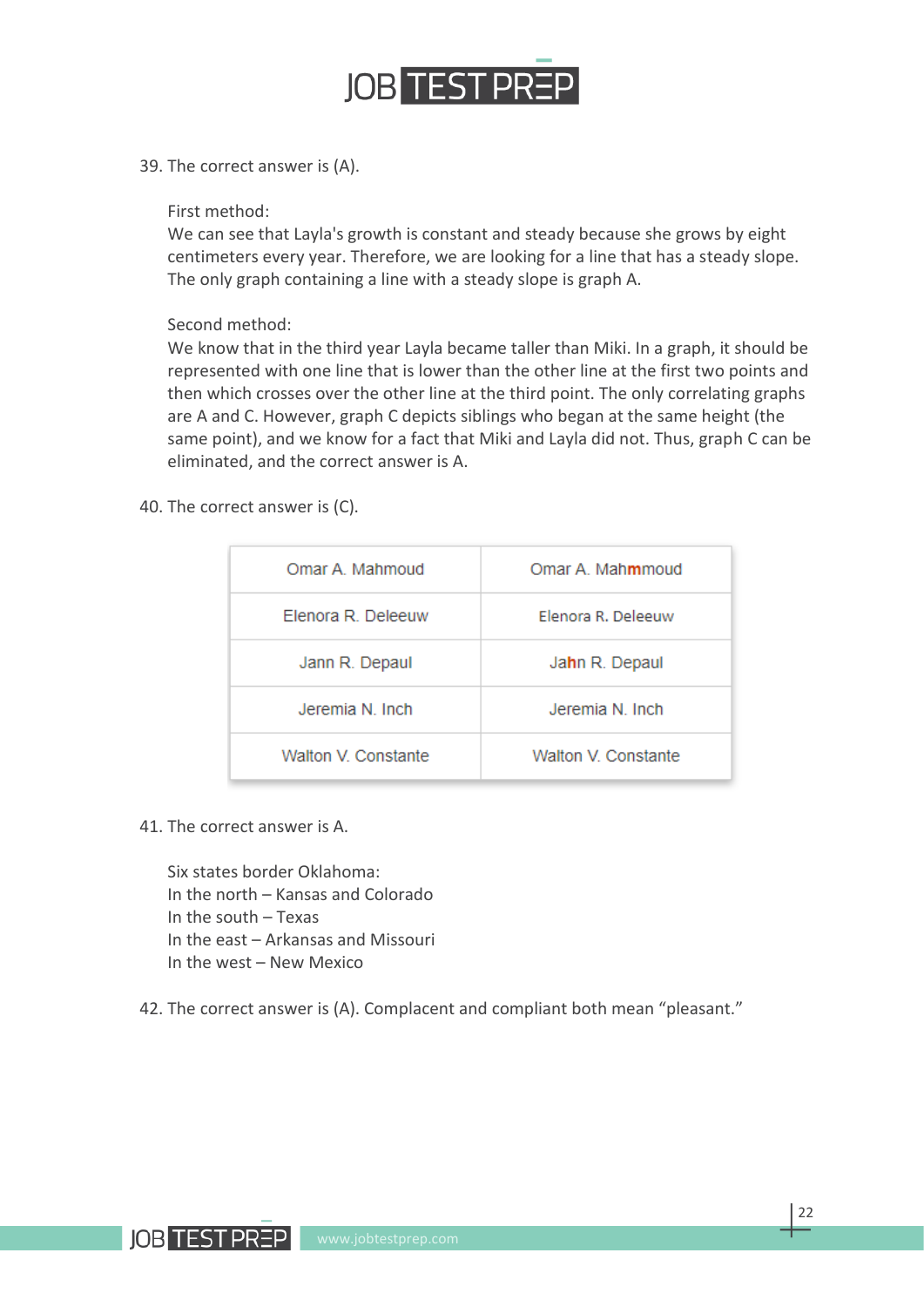

43. The correct answer is (D). The sentence should read: "Mike managed to carry the suitcase by himself." Therefore, the word that comes before the word "by" is "suitcase."

#### Solving tip:

There is one capitalized word in this sentence and it is "Mike." Therefore, it is the first word in the sentence and it is the subject of the sentence. The following word after a subject will probably be a verb or a "to be" verb, thus the only word which fits afterwards is "managed."

In addition, the word that comes after the word "by" has to be the word "himself."

- 44. The correct answer is (B). "Abundant" is an adjective meaning "plentiful" while "meager" is an adjective meaning "not enough." Therefore, the words are opposite in meaning. Answers (A), (D), and (E) are synonyms of "abundant." While answer (C) is related to "abundant," it is neither a synonym nor an antonym of it.
- 45. The correct answer is (E).

To solve this questions correctly, it is necessary to understand the relationship between X and Y (oranges and fruits). Creating a sentence with the first pair of words and applying it to the second pair is a useful method for solving this type of question. Thus, we should phrase a sentence to define what X is to Y.

Oranges are a specific kind of fruit.

Now, we can try to apply this relation to shapes:

- A. Angles are a specific kind of shape.
- B. Dimensions are a specific kind of shape.
- C. Dots are a specific kind of shape.
- D. Rulers are a specific kind of shape.
- E. Triangles are a specific kind of shape.

Options B, dimensions, can be eliminated because it is a characteristic of a shape, not a type of one. Option D, rulers, can also be eliminated as rulers may assist us in creating shapes, but they are not a shape. Angles, dots, and triangles are the only options left.

Although angles and dots are a part of shapes, they do not constitute as shapes. Thus, the correct answer is E.

46. The correct answer is (C), cannot say. Although most officers carry a club, we do not know how many of them carry a gun. Therefore, we cannot reach any conclusions about the probability of finding an officer carrying both a gun and a club.



23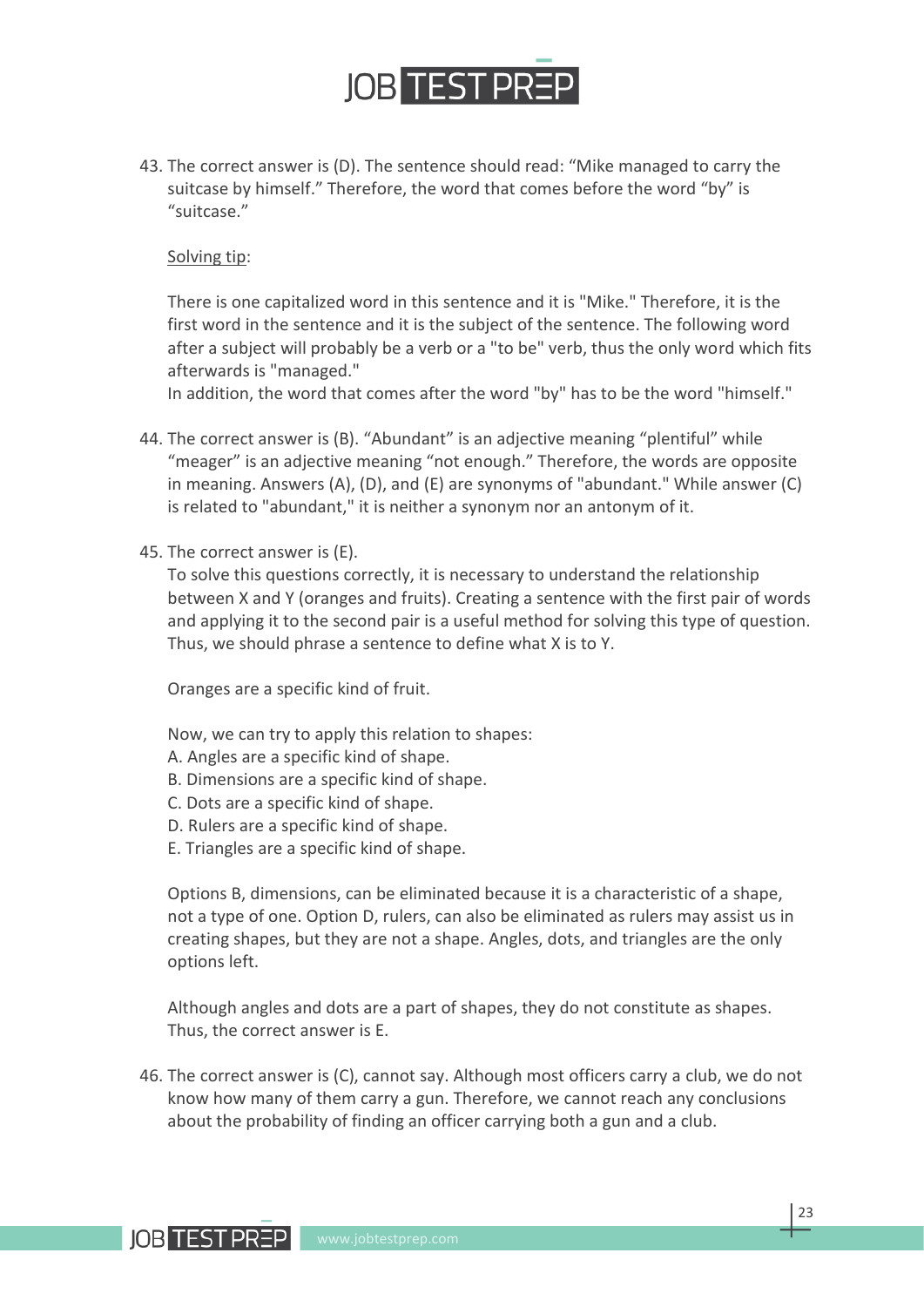

47. The correct answer is (D).

| Shalon V. Sollars   | Shalon V Sollars     |
|---------------------|----------------------|
| Celesta L. Kroner   | Celesta L. Kroner    |
| Savanna B. Swope    | Savanna B. Swope     |
| Zachery H. Eickhoff | Zachery H. Erickhoff |
| Megan N. Heinz      | Megan N. Heinz       |

48. The correct answer is (C). Each term is double the previous term.



49. The correct answers are: (B) indoctrinate, (C) enlighten, and (D) school. All three words are verbs that mean "to teach."

> "Information" is related to the group but is a noun; therefore, it does not belong. "Class" is also related to the group, and when used as verb, it means "to arrange in a particular group" and not "to teach."

50. The correct answer is (B). All the information given is based on the relation between Jade's age and Rose's age. Let's denote Jade's age by X and Rose's age by Y. "Jade is 9 years older than Rose " – we can translate this information into an equation.

#### $X = Y + 9$

Unfortunately, an equation with two variables is not solvable unless we have another equation. "In 4 years' time, Jade's age will be double Rose's age" - the second sentence also represents a relation. It means that in 4 years Jade's age will be X+4 and will be double Rose's age, which will be Y+4. Look at the equation below:

$$
X+4=2(Y+4)
$$

**IOB TEST PREP**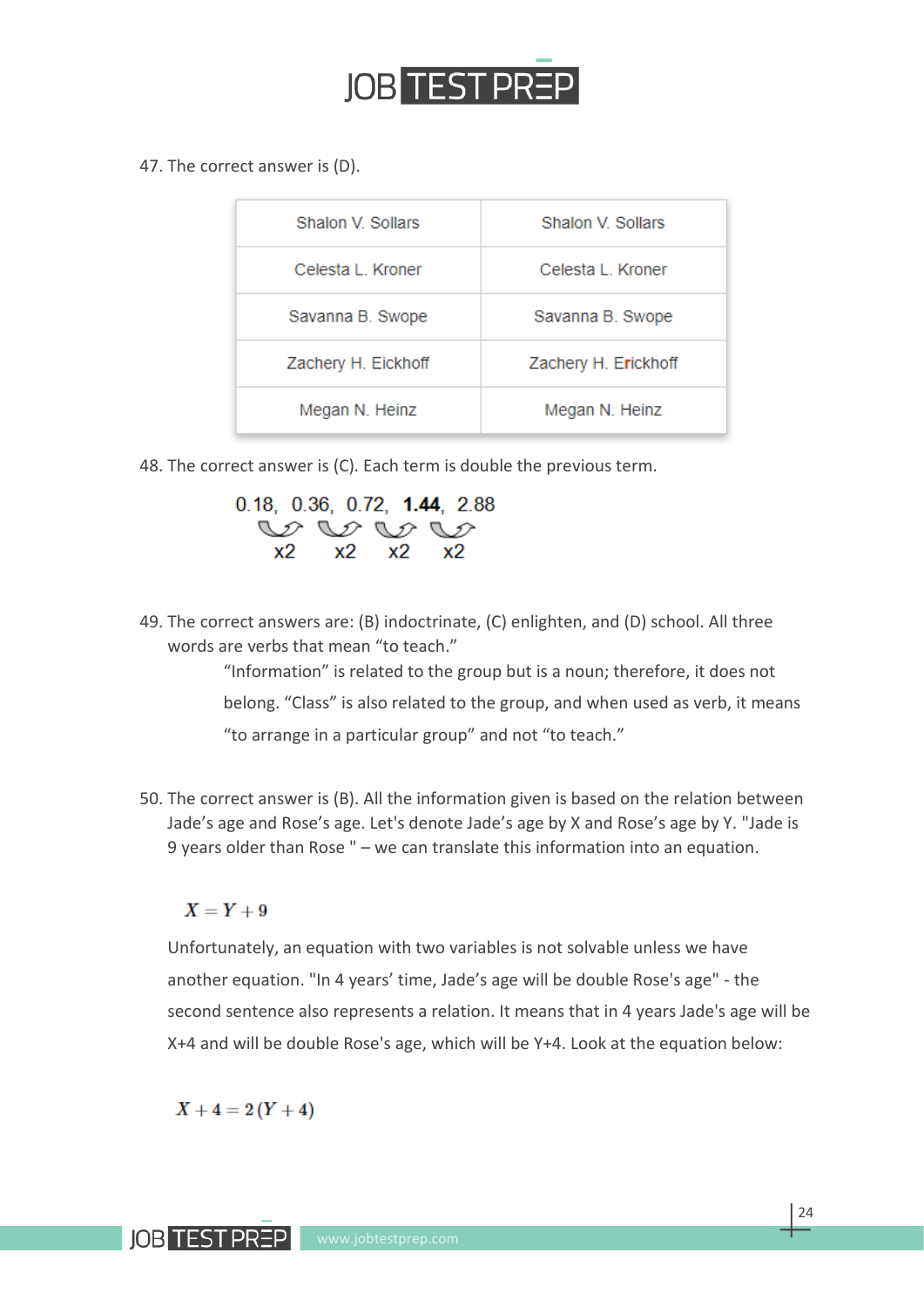

Now we have two different equations with 2 variables. The first variable (X) is isolated in the first equation so we can insert its value in the second equation by denoting X as an expression of Y.

 $(Y+9)+4=2(Y+4)$ 

 $(Y+9)+4=2Y+8$ 

 $Y + 13 = 2Y + 8$ 

 $Y=5$ 

The only answer which states that Rose's age as 5 is answer B.

#### Another method:

Is understanding the relation between the ages too difficult? You can't convert them into equations properly? There is another way to solve this question without all those calculations.

The question asks about their ages, and the alternatives offer different ages to choose from. We do not need to try and find the answers ourselves because one of the answers is correct (and if not, the alternative "Cannot be determined" is correct). All we have to do is to check which of the values from the answers fits into the right terms that the question states. We need to find two different ages, with a 9-year gap between them. Furthermore, Jade has to be the older one. The only answers which fit are B and D.

How can we determine which one of them is the correct answer?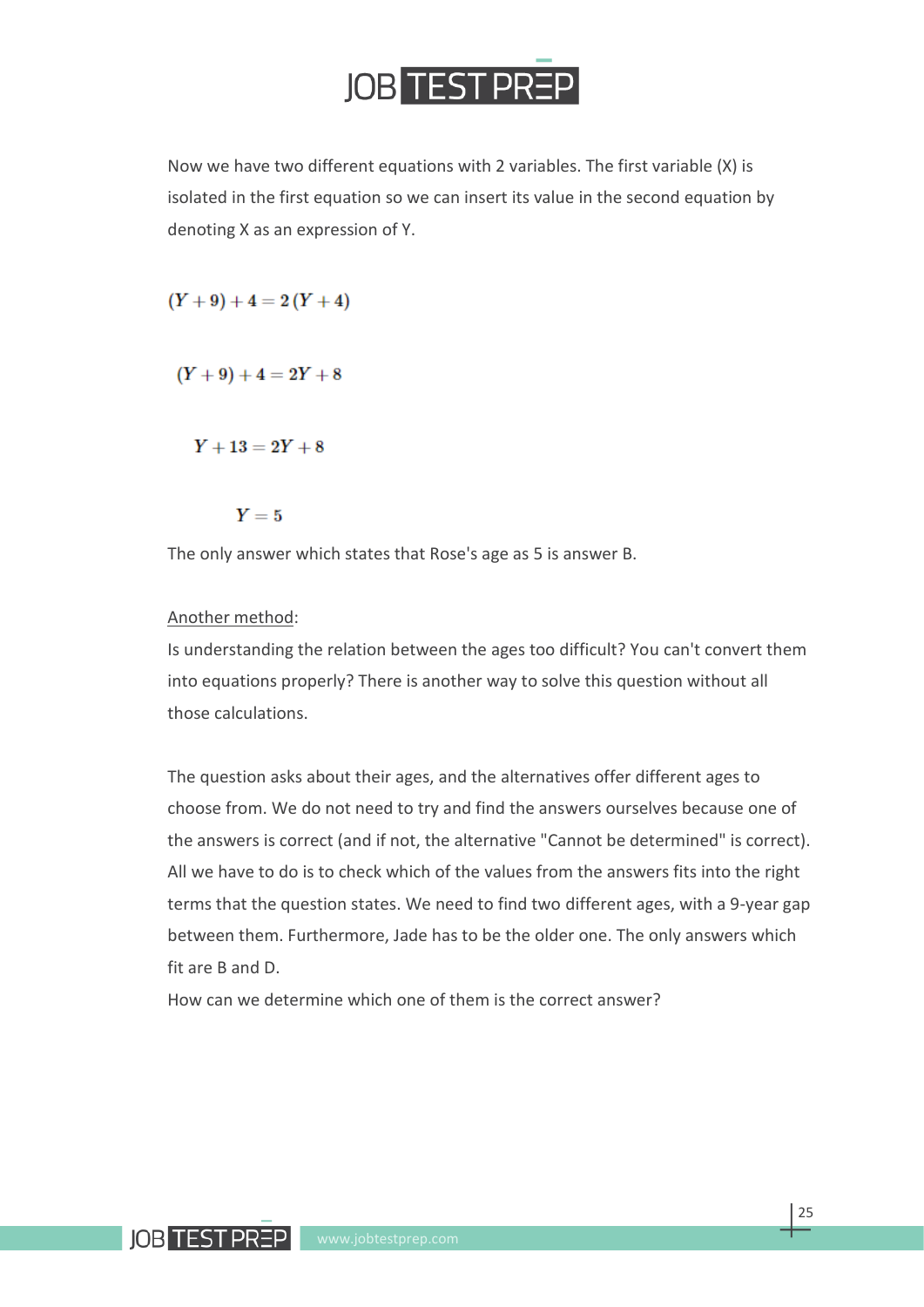

The second relation between the ages will help. In 4 years Jade will be twice as old as Rose.

Answer B is correct because if Jade is now 14 and Rose is 5, in 4 years' time Jade will be 18 and Rose will be 9.

#### Solving tip:

18 is twice as much as 9 so this can be the right answer. Although it fits the information the answer "Cannot be determined" is a trap. Why is that? Because maybe there are two correct answers. If there are, the correct answer is "Cannot be determined." Therefore, we have to check whether answer D fits the terms as well. If it doesn't, the correct answer is B, and if it does the correct answer is E.

Answer D contradicts the information, because in 4 years' time Jade will be 14 and Rose will be 5. 5\*2 is not 14 and therefore the correct answer is B.

**Want more practice? Access our comprehensive** [Wonderlic](https://www.jobtestprep.com/wonderlic-cognitive-ability?utm_source=jtpcom&utm_campaign=Wonderlic-study-guide&utm_medium=pdf&utm_content=wonderlic-cognitive-ability)  [Test preparation pack](https://www.jobtestprep.com/wonderlic-cognitive-ability?utm_source=jtpcom&utm_campaign=Wonderlic-study-guide&utm_medium=pdf&utm_content=wonderlic-cognitive-ability) **and start practicing today to ensure your success on test day!**

**Good Luck :)**